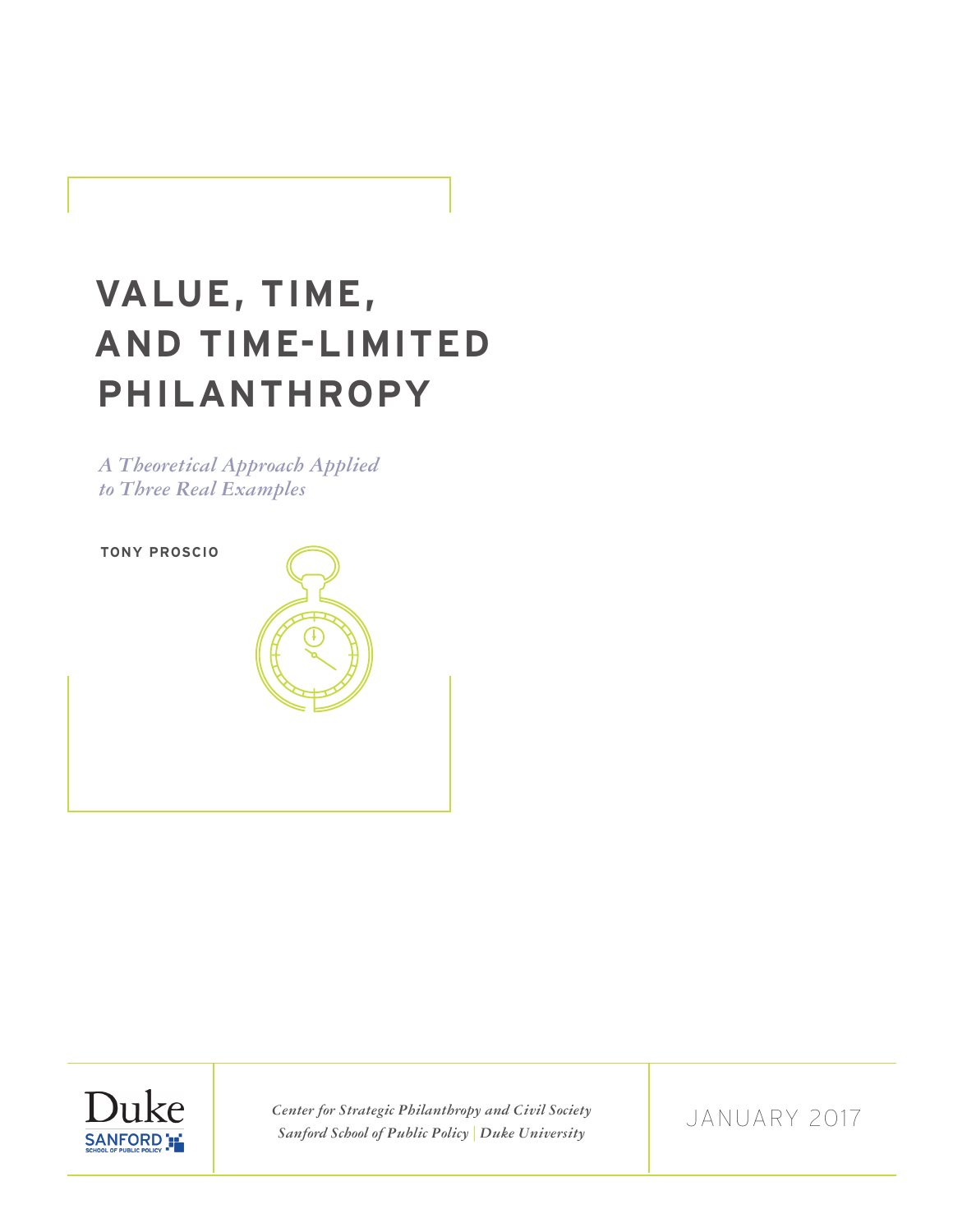## SUMMARY

**LEADERS OF TIME-LIMITED FOUNDATIONS** often assert that spending all of their resources in a relatively short period gives them the ability to do more good, to produce more social value, than if they were to hold the same resources in a lasting endowment and disburse only the proceeds. That belief has motivated many signatories of the Giving Pledge, including the founder of The Atlantic Philanthropies, Chuck Feeney. The idea has an intuitive appeal, and perhaps as a result, it is rarely questioned. But examined more closely, it may lead one to wonder: *How would we know whether, or when, this is true?*

At heart, the proposition is essentially financial—a matter of comparing investments. As an Atlantic investment adviser put it, if a foundation's grants "generate a social return, and that return compounds at a higher rate than your financial assets would," then making the grants soon is more socially valuable than preserving the capital and making more grants later. At a gathering at Atlantic in 2016, a group of philanthropic leaders, advisers, and scholars examined the financial and economic logic of this question in some detail. Their deliberations were largely theoretical, but many participants felt the question might be just as well answered by applying the broad logic of investment returns to some real-world foundation programs. The pages that follow offer three such examples.

> **HOW WOULD WE KNOW**



*…Examined more closely, it may lead one to wonder:*

## **CONTENTS**

| Summary                                                       | - 1   |
|---------------------------------------------------------------|-------|
| Value, Time and Time-Limited Philanthropy -                   | - 5   |
| Examples:                                                     |       |
| • Better Services for Children in Ireland -                   | ∣ 13  |
| • Ending the School to Prison Pipeline in the United States - | ┤ 21  |
| • Increasing the Supply of Nurses in South Africa             | $+29$ |
| Conclusion: Some Lessons and Questions -                      | 37    |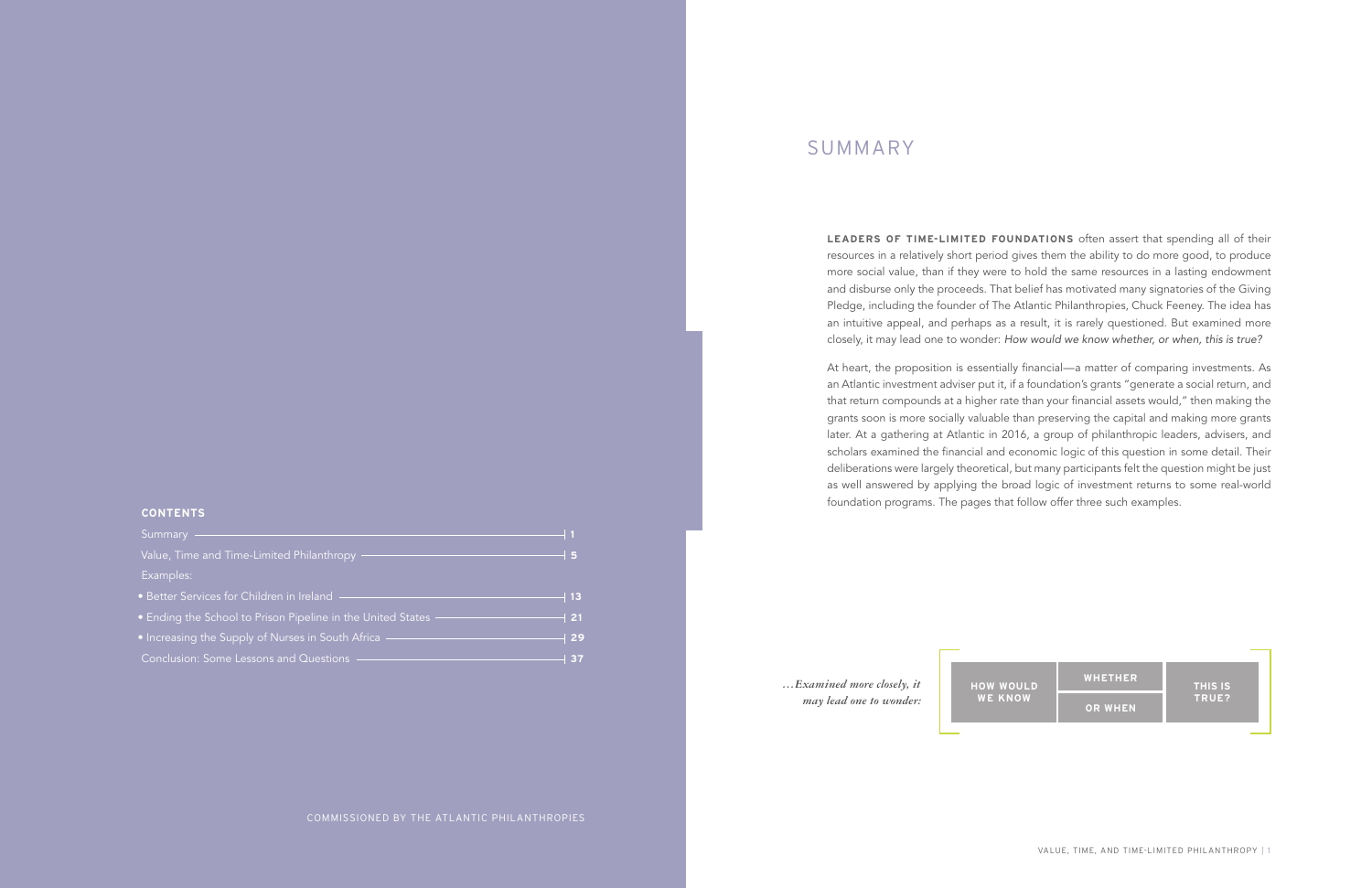**THE DISCUSSION BEGINS WITH THE PREMISE** that the "value" produced by philanthropy consists of four essential elements. The first is the **DIRECT OUTLAY** the foundation injects into a field of work—contributions to operas or soup kitchens, construction grants for hospital or university facilities, scholarships to students or awards for people of great achievement. Second is the **SOCIAL VALUE** of the things those outlays directly produce or purchase: new operas, more soup, better education or health care, greater achievement by young scholars or advanced minds. These may well be greater, or more valuable, than the money that went into them, and thus may already represent some positive social return on the philanthropic investment.

The third form of value, however, may go much farther in compounding that value: the **RIPPLE EFFECTS** that follow from the initial achievements. The new university building may incubate a scientific or medical breakthrough that saves millions of lives; the scholarship may enable a gifted student not only to complete a course of studies, but to go on to train others, to enrich the community, to raise healthier and better-educated children, and thus to extend the social benefit to more people and future generations, who in turn might extend it further. (Conversely, some ripple effects might be negative: a new building might soon become obsolete or be a financial burden on the host institution; the scholarship recipients may acquire skills that fail to improve their income prospects.) The scope of this third form of value, whether positive or negative, is dependent on a fourth variable: the **DURABILITY** of any effects as time goes on. Some achievements may have impressive ripple effects, but these usually do not last forever, and the value they represent may dwindle to zero after some period. A perpetual endowment, by contrast, theoretically goes on and on, with the potential to yield additional value every year, more or less forever.

Factoring in these four elements, it is possible to estimate—or at least to imagine, in broad strokes—how much value a given philanthropic initiative is likely to generate, and how much that value is likely to expand and compound over time, for how long. While few, if any, philanthropists actually make their grantmaking decisions explicitly in these terms, most do survey and compare their options in ways that might resemble this kind of return-on-investment approach. And in any case, it is certainly possible to look at the choices they made retroactively, to determine whether, in fact, their contributions to society "compound at a higher rate than [their] financial assets would." For the sake of illustration, and to test the relevance of these ideas, Atlantic examined three of its program initiatives over the past decade to see what kinds of return to society these efforts helped produce, and whether those returns were stronger than could have been achieved by holding the same resources in a permanent endowment.

**IN IRELAND, ATLANTIC SOUGHT TO DEMONSTRATE** that public programs for children could accomplish more by intervening early and preventing problems, rather than by waiting to alleviate crises later. One of the reforms it sponsored, in partnership with the government, sought to control behavioral problems early in a child's development, thus raising the odds that the child could behave appropriately in school, learn, and go on to a more successful adulthood. A sophisticated evaluation and cost-benefit analysis showed that the direct return on this investment—just in the form of participants' reduced rates of school failure, unemployment, and entanglement in the criminal justice system—was around 11 percent. That is arguably above what a typical foundation endowment would be able to earn consistently on its endowment. But with the addition of other predictable benefits—the likelihood that more of the students would go on to higher education, be more productive, earn more money, need less health care, and pay more taxes—the economic return to society, not counting the vast human benefit, would be far greater than 11 percent. This would seem to be a clear win for the idea of spending more sooner, rather than less over a longer timespan.

In the United States, the foundation fueled a movement to restrain the use of extreme forms of discipline for minor infractions in school. An increasing zero-tolerance policy in American schools was causing hundreds of thousands of students to be suspended or expelled for non-violent behavioral offenses that could have been handled more effectively with tested techniques that do not interrupt a student's education. Plenty of evidence showed that when students are suspended or expelled, their probability of graduating is sharply lower, their danger of developing other problems goes up, and their life prospects diminish. Researchers reported that achieving just a 1 percentage-point reduction in the suspension/expulsion rate (the actual reduction has been closer to 20 percent) would yield economic benefits alone—again, not counting the qualitative improvements in human lives—that were many multiples of Atlantic's contribution. The present value of this stream of economic benefits over time would be as much as 500 times the amount of Atlantic's total outlay on this effort. Once again, this is a social return far greater than the financial return the foundation could have earned by holding on to its assets.

Similarly, in South Africa, Atlantic invested heavily in improvements to the nursing profession—a critical component of health care for South Africa's huge rural population. The calculation was much the same as in the earlier two cases: By improving the health prospects of even a small number of people, the direct benefit would be substantial and the ripple effects (healthier parents able to care for healthier children, who complete education and become more productive adults, and so on) would be enormous. In this case, data are not readily available for the kind of cost-benefit and return-on-investment calculations done in the other initiatives. But the potential value to be achieved and the compounding of that value over time are at least as obvious.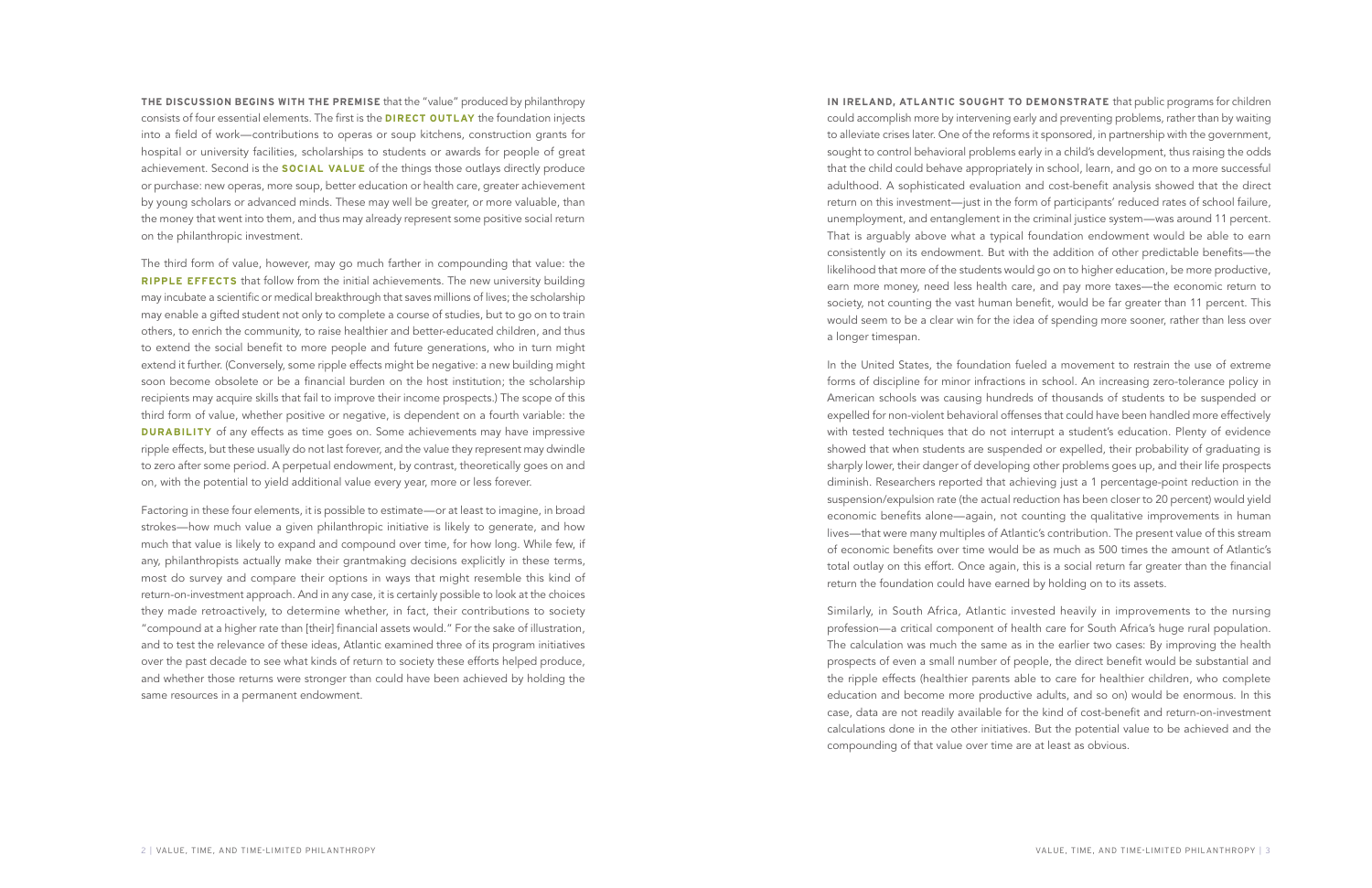**NOT ALL WORTHY PHILANTHROPIC CAUSES** and initiatives would fit this model. It's important to note that Atlantic chose these initiatives, and others of similar scope and purpose, partly because they seemed likely to generate the kinds of benefits described here. That is, they lent themselves to a large, intensive, relatively short-term intervention aimed at producing results whose value would compound rapidly over many years. For other purposes—the arts, for example, or disaster relief—a permanent philanthropic resource might make more sense. And even in cases that do seem to argue for larger, more urgent action in the near term, the possibility of failure or of unintended consequences needs to be a factor in any calculation of value. Some forms of risk need to be factored in to the discounting of future value, as a kind of risk premium, thus diminishing the net present value of future accomplishment.

Like many, probably most, philanthropists, Chuck Feeney and Atlantic set their priorities through a much less economic and quantitative line of reasoning than the one described here. In many cases, the economic benefit of the goals they pursued were important but secondary factors in their choice of causes. Higher on the list, often, were issues of fundamental justice and equity, accompanied by a belief that human lives could be improved soon, and that the call of justice is a present and urgent one. Still, that is a conclusion that can often be reached by economic as well as moral reasoning. When donors conclude that they can accomplish more good for society by acting now rather than later, at least in certain areas of philanthropy, it is possible that they can justify their conclusion with equal force in either human or financial terms.



One element that all three examples have in common—and that may be especially fitting for a foundation that wants to invest large amounts on a time-limited initiative—is the focus on improving large public systems that affect many people. Improving public health or education, for example, has the potential to benefit whole populations at once, thus vastly increasing the rate at which social value could spread and compound. In such cases, however, the risk is not only that the intended improvement might not take place, or be smaller than projected, but also that even a successful improvement might erode quickly as political or economic conditions change. In such cases, again, high expectations of future value need to be discounted for the additional risk that those benefits may erode or be reversed.

VALUE, TIME, AND TIME-LIMITED PHILANTHROPY: A Theoretical Approach Applied to Three Real Examples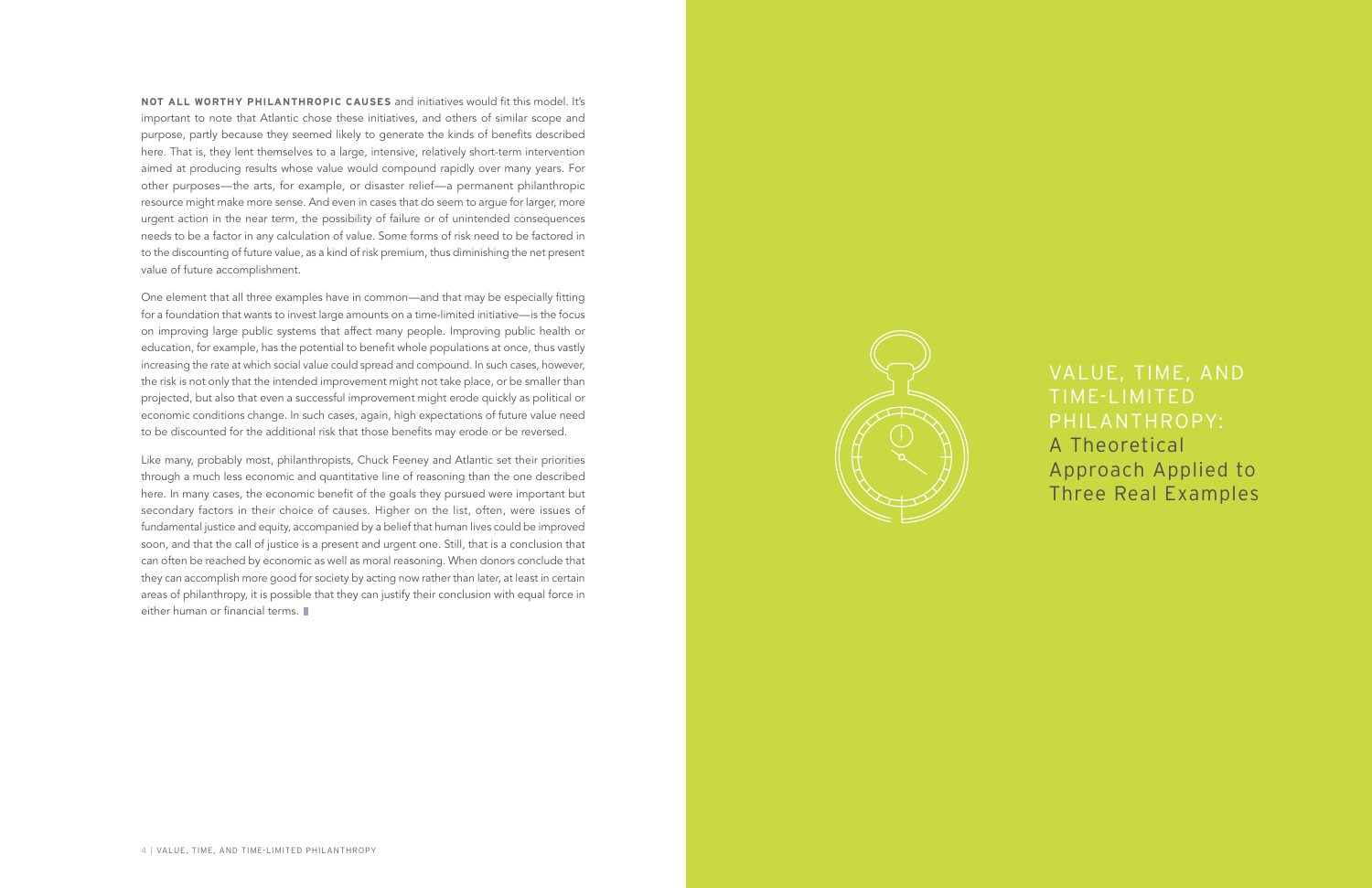**FOUNDATIONS CHOOSE TO LIMIT THEIR LIFESPANS** for any number of reasons: Donors may want to be personally involved in allocating their money while they're alive, or to witness firsthand the good their giving does. They may fear that a permanent institution would eventually lose track of its mission or sense of urgency. Or they may believe that the causes that interest them (the environment, say, or stopping an epidemic) simply cannot wait for solutions. They may also prefer to make very large grants for big projects, in amounts greater than can be earned year-by-year on a lasting endowment. Donor choices may be the result of research and deliberation, or they may simply reflect personal preferences and beliefs. Either way, these choices are not hard to explain or understand.

Sooner or later, however, many time-limited philanthropies assert another rationale for spending out their assets—one that seems simple on the surface but is actually a good deal more complicated than the others. They argue that putting philanthropic resources to use in the near term produces a greater benefit to society than investing smaller amounts over a longer time. Chuck Feeney, founder of The Atlantic Philanthropies, put the case succinctly in 2011 when he wrote to Bill Gates that "intelligent philanthropic support and positive interventions can have greater value and impact today than if they are delayed." In effect, this suggests that the amount of social benefit that can be generated from \$1 today is greater than what can be generated by the same dollar *plus investment returns* in a few years. For philanthropists and foundation managers weighing the possibility of setting a time limit on their philanthropy, this may be an important consideration that would benefit from some closer scrutiny.

#### **IS TODAY WORTH MORE THAN TOMORROW?**

**FOR SOME CAUSES,** the argument for a concentrated burst of near-term giving may seem almost self-evident. The epidemic mentioned earlier, for example, may be so virulent that if it is not stopped quickly, the human and societal costs could be catastrophic. The same argument might apply to preserving a natural wilderness that would otherwise be lost forever, along with its wildlife, to approaching development. But for many purposes, the proposition is not so clear-cut. Is an apartment for a homeless person today inherently more valuable than for someone who becomes homeless in the future? Is a work of art produced in our own time more desirable than one produced for our children or grandchildren? Is society necessarily worse off with a secure provision for future needs than with an all-out dedication to current ones?

**THE ANSWER DEPENDS,** of course, on the type of activity to be funded and on the kind and timing of the value it produces. Weighing the value of philanthropy now vs. later amounts, in business terms, to a cost-benefit comparison: an assessment of the value that can be produced today, along with any costs avoided, minus the cost of producing it, compared with the net present value of what could be produced in the future. The "value" in question would presumably include not only the immediate benefits at the moment a result is produced, but the continuing or compounding value of those benefits, if any, as time goes on.

For example, the gift of a scholarship to a student who would otherwise not have been able to afford an education produces more social benefit than just the value of the schooling it purchases. The young scholars who benefit may well go on to live more satisfying lives, produce more, earn more income and pay more taxes, raise more secure and healthy families, and educate their own children better than if they had been deprived of an education. All of those ripple effects are part of the value produced. And they might well compound at a high rate over time—the successful recipients might establish businesses that employ other people, or might produce products or services of high value that in turn enrich the marketplace. Their healthier, better-educated children may go on to raise additional healthy, well-educated, and productive generations. And so on.

A financial adviser to The Atlantic Philanthropies summed up the concept using the language of investment analysis: "If you're able to put money into projects that generate a social return, and that return compounds at a higher rate than your financial assets would," then that would be a persuasive argument for putting all one's resources to rapid use now, rather than investing them and spending only the earnings over an indefinite period.

Admittedly, it's unlikely that those who hold this view take such an explicitly mathematical, or even analytical, approach to the issue. For many, the belief that present achievements outweigh future ones is more intuitive or aspirational: Surely, a donor might reason, *with*  some wisdom and hard work, one can score at least a few big wins whose enduring value will far exceed the normal earnings on an endowment, or even the future value of social achievements that those earnings might someday buy. And this general impression is appealing enough that audiences rarely question the argument.

In reality, it is an essentially mathematical claim, even if many of the numbers needed to perform a complete calculation are unavailable or difficult to estimate. The proposition that today's philanthropy can produce more value than tomorrow's—at least for certain purposes, in certain fields, given certain circumstances—is an argument about social utility, rates of return, and the compounding or erosion of value over time. It implicitly describes a complex interaction of different variables that may be worthwhile to spell out and examine in some detail, with real philanthropic projects as examples.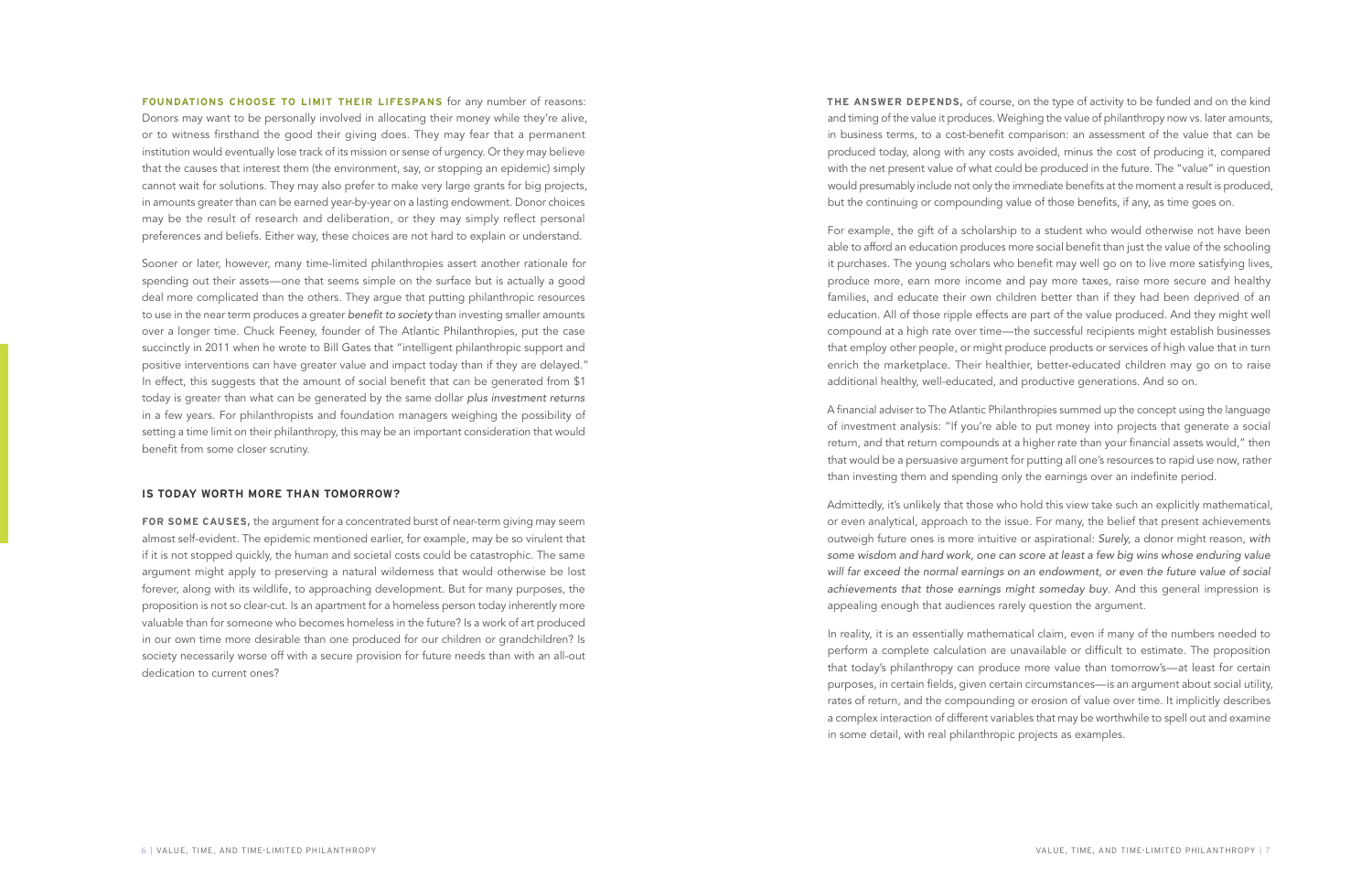**THE POINT OF EXAMINING THIS IDEA** more closely and analytically is not to transform an appealing intuition into a laborious set of computations—much less to reduce the joys of philanthropy to a mere calculation of material returns. Rather, the exercise shines a light on an important proposition often mentioned and widely applauded but rarely defended with any specificity. This report offers three illustrations, drawn from The Atlantic Philanthropies' actual grantmaking, of how a limited-life philanthropy might choose its goals and projects with an eye toward generating a greater return from a comparatively short-term investment than it could achieve by preserving its assets indefinitely and spending more slowly. Although Atlantic did not explicitly conduct a formal analysis of this kind, much of its reasoning in these examples was a careful, if implicit, judgment about how and where its expenditures would generate the greatest long-term value for the countries where it operated, and how that value would increase over time.

This test is fairly demanding. Let's grant, for the moment, that a foundation operating in perpetuity would produce less value year by year than it could have produced by spending more and depleting its capital. And let's imagine, further, that it may become a less driven, creative or productive organization, as some donors fear, in its later life. Even so, because it has many more years in which to generate a lower annual level of value (in theory, an infinite number of years), it might eventually be able to amass, albeit slowly, a formidable stockpile of good results. If we assume that future beneficiaries are no less important to humanity than those of today, then the perpetual institution, simply by persevering, would eventually be expected to benefit more people directly than its time-limited counterpart. It isn't hard for the tortoise to beat the hare if the hare quits the race.

#### **VALUE IN FIXED TIME VS. VALUE IN PERPETUITY**

**BEFORE CONSIDERING THE EXAMPLES,** it helps to disassemble the elements of the underlying idea—first, as a way of making the whole argument for time-limited giving explicit, and second, as a means of illustrating how and under what conditions that argument would be the most persuasive. At the most basic level, a foundation's "value" to society comprises four core elements (we'll spotlight these in the examples discussed later):

**TO SAY THAT** "philanthropic support can have greater value and impact today than if delayed" is to make an implicit assessment of all four of these, and to judge that they will be greater—at least in some fields, with some forms of intervention—if the foundation makes an all-out effort in the short term than if it instead were to preserve its assets indefinitely and make a much longer stream of smaller grants.\*

The **DIRECT OUTLAY** that it is able to inject into public-interest activities (a function of its total resources—financial, human, and reputational—plus its earnings on those resources, and the rate at which it pays them out)

> The **DURABILITY** of the value and the ripple effects over time: Does the value produced with the foundation's money continue indefinitely (as, for example, with the purchase and protection of environmentally sensitive land) or will it fade as time passes (as with the construction of a building, which will depreciate)? Do the ripple effects, if any, continue to compound, or might their rate of expansion gradually slow, stop, or even reverse in the future?

At this point, some skeptics might be tempted to invoke the time value of money. Even if future beneficiaries matter just as much as today's, the skeptics might argue, the value of any benefit to those future lives would have to be discounted before it could be compared with any comparable benefit in the present. The applicable discount rate could be debated, but they would argue it should not be zero. By this line of reasoning, anything achieved in the future would be less valuable than the same achievement today, simply because a given amount of money loses value over time. Benefits in the very distant future would become trivially small after a long discounting.

The **RIPPLE EFFECTS** of those direct **Solution** purchases—the beneficial after-shocks that arise when something accomplished today provides the key to even greater accomplishments tomorrow, compounding the benefits year over year

The **SOCIAL VALUE** that those dollars **AIIII** purchase directly (the experiences that students get from an after school program, the discoveries resulting directly from a scientist's research, a meal or shelter bed for a homeless person), which might become greater over time if the foundation becomes more skillful, influential, or effective in supporting this work

<sup>\*</sup> In March 2016, Atlantic hosted a roundtable of foundation managers, advisers, and scholars to dissect this judgment in detail and to assess ways of thinking about it rigorously. The discussion broke these four broad variables down into several component parts and debated the mathematical relations among the components. The result was a lively discussion both about possible interpretations of the mathematical model and about its limitations as a way of thinking about and understanding the interplay of time and money in gauging philanthropic value. The current paper takes a much less theoretical approach, but those interested in a more detailed elaboration of the variables may want to read a brief synopsis of the proceedings which is available at http://cspcs.sanford.duke.edu/sites/default/files/March%2010%20Time-Value%20Meeting%20Recap%205-13-16.pdf.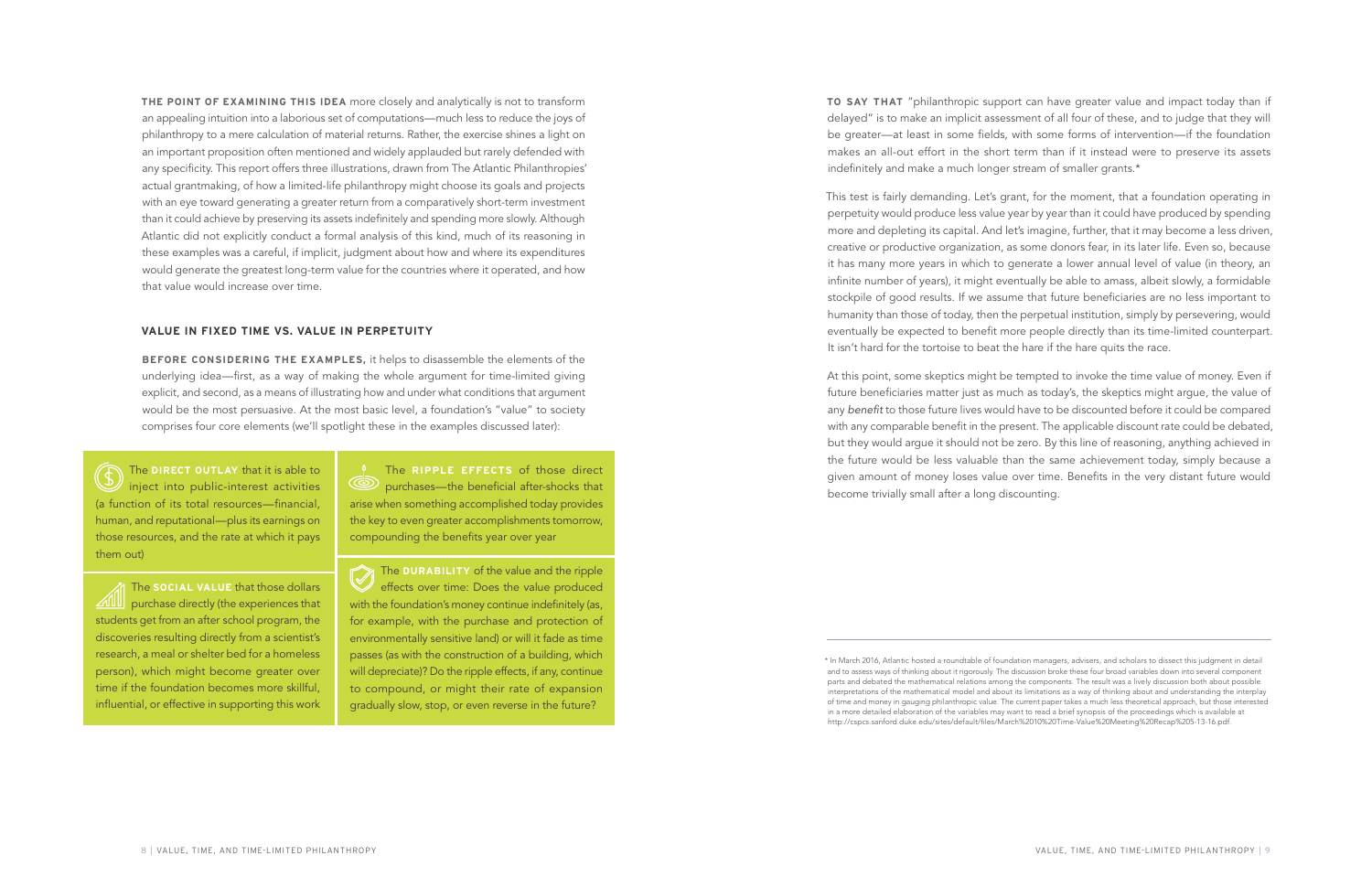**THAT IS A MISTAKE,** as Michael Klausner of Stanford University pointed out in a 2003 article. The perpetual foundation would be earning returns on its endowment year by year, and those returns would be increasing its ability to do good in the future at approximately the same rate as its future achievements would be discounted to the present. If a foundation could produce \$1 of social benefit today or else hold that dollar in its endowment and earn a 10 percent return, it would have earned enough to produce \$4.18 worth of benefits in 15 years' time. Discount that back to the present at a rate of 10 percent, and you get exactly what you started with: \$1. In other words, as Professor Klausner wrote, the simple time-value argument "amounts to inflating and deflating the foundation's assets at the same rate, which results in a wash."<sup>1</sup>

But if we do not resort to an artificial discounting of future benefits, the time-limited institution would seem to be at an insuperable disadvantage. A perpetual institution would almost always outperform a time-limited one of the same size eventually—just because perpetuity is a long time, and even small successes would mount up year after year after year. That would be the end of the discussion, were it not for the third element of value described above: the ripple effects. If the limited-life foundation put all or most of its resources into activities whose good results would set additional positive forces in motion, compounding the beneficial effects over the years, then—as the Atlantic financial adviser put it—its "return" would "compound at a higher rate than [its] financial assets would."

If, for example, a foundation could provide the means to wipe out malaria in a generation, as the Bill and Melinda Gates Foundation intends to do, then surely the benefits of that achievement—more than a million lives saved every year; massive health-care costs averted and the money redirected to other needs in poor societies; and a wave of human productivity set loose from disease<sup>2</sup>—would compound at a rate far beyond what could be earned in the financial markets. The good thus achieved would accumulate faster than virtually any endowment could grow, thus making it far less likely that the foundation could have achieved as much by husbanding its resources and spending them later.

Still, as the malaria example suggests, this is a calculation that rests on probabilities, not certainty. Many unpredictable factors make it necessary to base this reckoning on the likelihood of various outcomes—the pace of research progress, perhaps, or the availability of other organizations to play a role in implementing a solution. It is possible that hundreds of millions of dollars could be spent on research without producing a cure or vaccine. In that case, if the foundation had meanwhile exhausted all its resources (something the Gates Foundation is not, in fact, currently doing), it would have no money left to soldier on and keep trying. The funder would have to hope that the progress it supported had significantly hastened the day when the disease would in fact be conquered, and the ripple benefits of the overall effort would thus be postponed but not forgone. Even so, the argument for an all-out, short-term use of funds would then be at least somewhat weakened.

**ALSO, IT IS UNLIKELY** that the massive benefits from halting malaria would continue compounding at the same rate forever. This is where we encounter the fourth element of value described earlier: the durability or erosion of benefits, and nature and extent of the ripple effects over time. The ripple effects may not all be positive—for example, the indisputable good achieved through lifesaving vaccines and medicines might nonetheless also lead to greater societal costs later, if a larger surviving population leads to additional demands on health services, food supplies, or other limited resources. Future events (a new disease or other catastrophes in sub-Saharan Africa, for example) could undermine the social progress resulting from the conquest of malaria, and thus halt or reverse improvements in lives and societies. In that case, the tortoise might still win the day by outlasting the hare: By doing less each year, but surviving to battle new problems, the perpetual institution might eventually accumulate greater social value with smaller spending over a longer term in which it can learn, adapt, and become more effective.

## **MATCHING GOALS TO TIME LIMITS**

**SO IT WOULD SEEM** that the choice to put a whole charitable fortune to use in a limited period would amount to a bet on the efficacy of the work to be supported in the available years, and on the probability that the initial results will compound as the benefits ripple through the lives of the beneficiaries, across their communities, and into future generations. Choose the right intervention in the right field, and this calculation makes eminent sense—the dollars wagered would generate, in Mr. Feeney's words, "greater value and impact today" than if they were held for later action. But the key to that result is not merely a willingness to act quickly; just as critically, it takes a careful selection of goals, objectives, and methods.

Admittedly, neither Mr. Feeney nor the other Atlantic trustees made the decision to limit the foundation's life explicitly in these terms, or with such a specific calculation in mind. They did, however, set out in 2002 to focus the foundation's remaining years of grantmaking (then expected to be about 15 years) on a few areas of effort that seemed ripe to produce significant benefits in the time available. That choice was based partly on the lasting impact they expected to achieve, and the probability that successes would pay mounting dividends long after Atlantic had ceased to exist. At least implicitly, they were looking for points of intervention that would both yield the most net benefit in the near term and then compound that benefit at a high rate over a long period.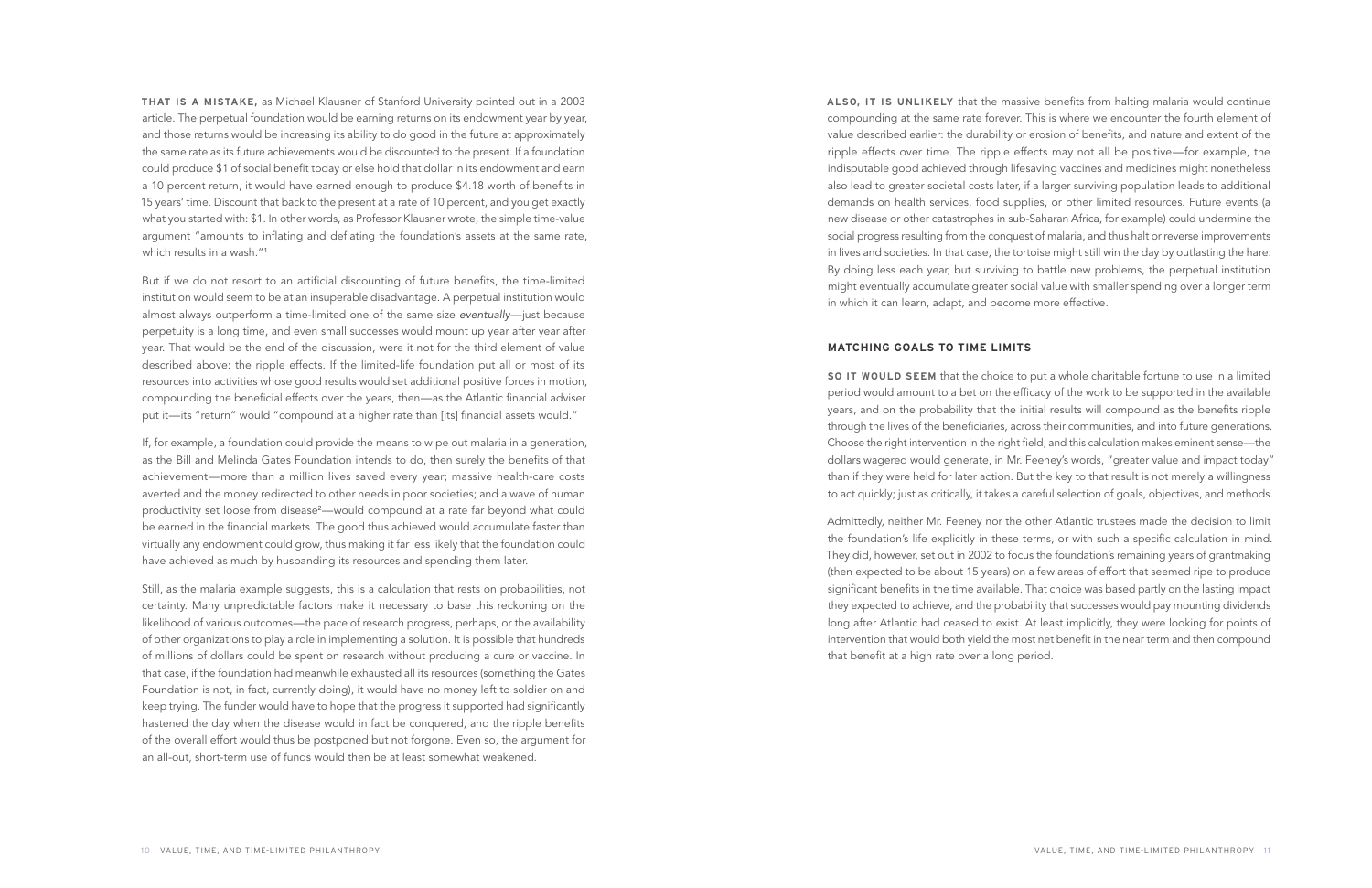EXAMPLE I: Better Services for Children in Ireland

**THEY CHOSE TO FOCUS ON IMPROVING** the lives of children and youth, the health of disadvantaged populations, the quality of life of older people, and the protection and promotion of human rights and reconciliation. Effort in each of these areas was focused not solely on benefits to individuals, but on systemic reform—changing the way large segments of public and private activity worked together to promote (or impede) opportunity, health, and fundamental rights. By dealing with systems rather than discrete services or programs, they reasoned, Atlantic would have the opportunity to help create widespread and permanent—or at least very long-lasting—improvements for large numbers of people. And those improvements would be likely to expand, perhaps exponentially, as children entered adulthood, as older people enjoyed more productive later lives, as healthier people raised healthier families and built healthier communities, and as more just and harmonious societies extended opportunity more broadly to all their members.

The examples that follow show how the variables in this implicit equation interacted in three actual Atlantic initiatives, and how the foundation formed its expectations about the intensity, duration, and compounding of the benefits it hoped to achieve.  $\blacksquare$ 







Sometimes, as the staff and Board proceeded to define specific points of intervention in all these fields, they did grapple more specifically with expectations about how much social value would be created, and how that value would compound. Again, this reasoning almost never took an explicitly mathematical form. Yet the thought process was very much like that of an investor seeking the highest value and greatest prospects for growth. In the process, these decisions could be translated, without too much distortion, into the language of investment. That translation helps to illustrate the reckoning by which Atlantic sought reasonable assurance that its resources would "have greater value and impact today than if they are delayed."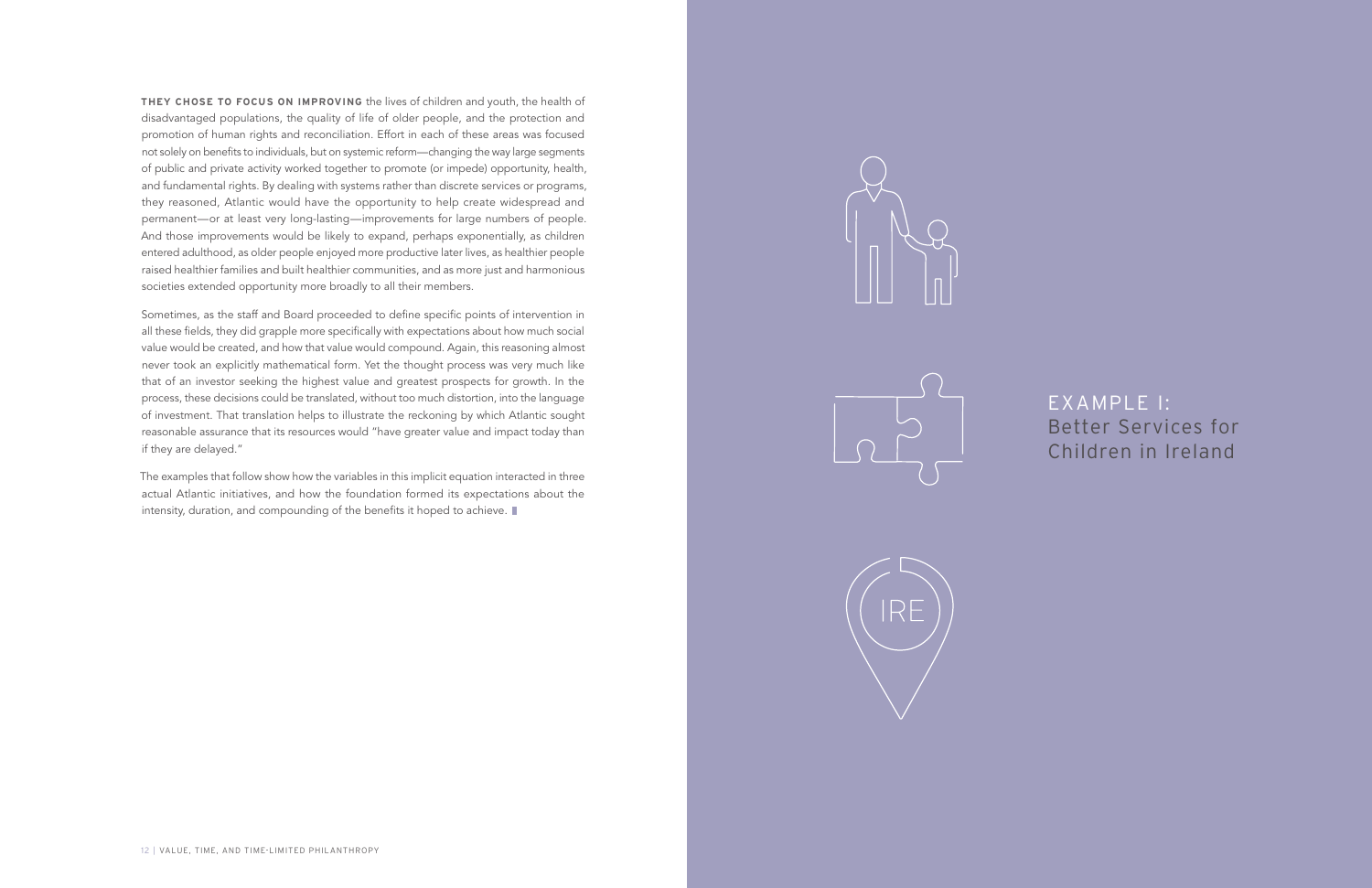**THE EXCEPTIONAL SIZE OF ATLANTIC'S FINANCIAL COMMITMENT** to this undertaking was fundamental to the project. Because of the expense involved in substantially reconfiguring services in a variety of underprivileged communities, plus the high cost of conducting sophisticated randomized controlled trials on every new service in each area, it would have been nearly impossible—or at best, of little use—to attempt this effort on a much smaller budget. The point was not to change services only in a few places, or just to introduce one or two new methods. It was to upend the way the government selected, paid for, and evaluated all services for all vulnerable children. For that, a demonstration of considerable size, with all but irrefutable evaluations of their results, was the only choice. In short, it was the kind of very large, time-limited commitment for which a limited-life philanthropy is ideal.

Here, it would seem, is a nearly exact case of the kind of calculation we have been envisioning: If Atlantic and its grantees succeeded, it would achieve a social return far greater than what it could earn in a permanent endowment. With a "big bet" now, it could reap a monumental benefit—one that could actually be calculated, and whose later compounding could be estimated—that would be enriching Irish lives long after the foundation itself had faded from memory. Thanks to cost-benefit research in other countries, it was possible for Atlantic to estimate—or at least to imagine—the possible scale of the social benefits Ireland might expect with this strategy.

**AN EARLY ATLANTIC STRATEGY PAPER,** written soon after the decision to operate on a limited life, observed that "Ireland has relatively few early childhood programmes—no equivalent of America's Head Start program exists—and highly variable standards. Thus, truly early intervention, from birth to five-year-olds, is a priority. … Across ages, there is little understanding of what really works. … Therefore we will support the implementation of pilot projects that showcase proven approaches. … [T]o improve the lives of disadvantaged children, the state must adopt a prevention policy and support promising prevention programmes."<sup>3</sup>

At the time, most government programs that served children and families in Ireland were untested, and many seemed unlikely to have much of a lasting effect. Worse, these programs tended to respond to problems only after they had progressed and become both difficult to reverse and expensive to treat. For lack of some basic, early improvements to children's nurturing, health, or learning, the state ended up paying far greater sums later, for adjudication and punishment of crime, remedial education, mental health care, and other post-hoc reactions to problems, which too rarely helped young people reach a more successful adulthood.

So as its main thrust in improving the lives of children and youth in Ireland, the foundation undertook a campaign to bring about a thoroughgoing change in the way public services support young people, especially in poor or troubled families. Atlantic believed that the Irish government could be persuaded to focus on preventing children's behavioral or learning problems, or deal with them at a very early stage, and to rely mainly on methods that had been proven to work in rigorous experiments. The result, foundation staff believed, would be a giant leap in the cost-effectiveness of family services, saving both public money and, far more important, children's lives. The foundation sought to work with the state to test both the effectiveness and affordability of this approach, combining a suite of newly conceived services with a barrage of sophisticated evaluations to assess the effectiveness of each component part. The total investment was extraordinary—close to €124 million (about \$162 million) in all. But it was intended to yield social benefits for the children of Ireland, for their communities and families, for the public sector, and for the children's later offspring that would grow exponentially over a very long time.

## **DIRECT OUTLAY FOR INCREDIBLE YEARS: \$5.3 MILLION**

**TO EXAMINE THIS CALCULATION UP CLOSE,** consider just one of the early intervention models Atlantic supported in Ireland: a program known as Incredible Years, which offers a suite of effective early responses to children's behavioral problems. Sponsored by Archways, an Irish organization dedicated to evidence-based reform of children's services, the program provides training and counseling for children, parents, and teachers, all aimed at equipping children with techniques for greater self-control, and supplying parents and teachers with ways to recognize, manage, and solve conduct problems. The program's various curricula, as described on its website, focus on strengthening children's social, emotional, and academic skills, "such as understanding and communicating feelings, using effective problem solving strategies, managing anger, practicing friendship and conversational skills, as well as

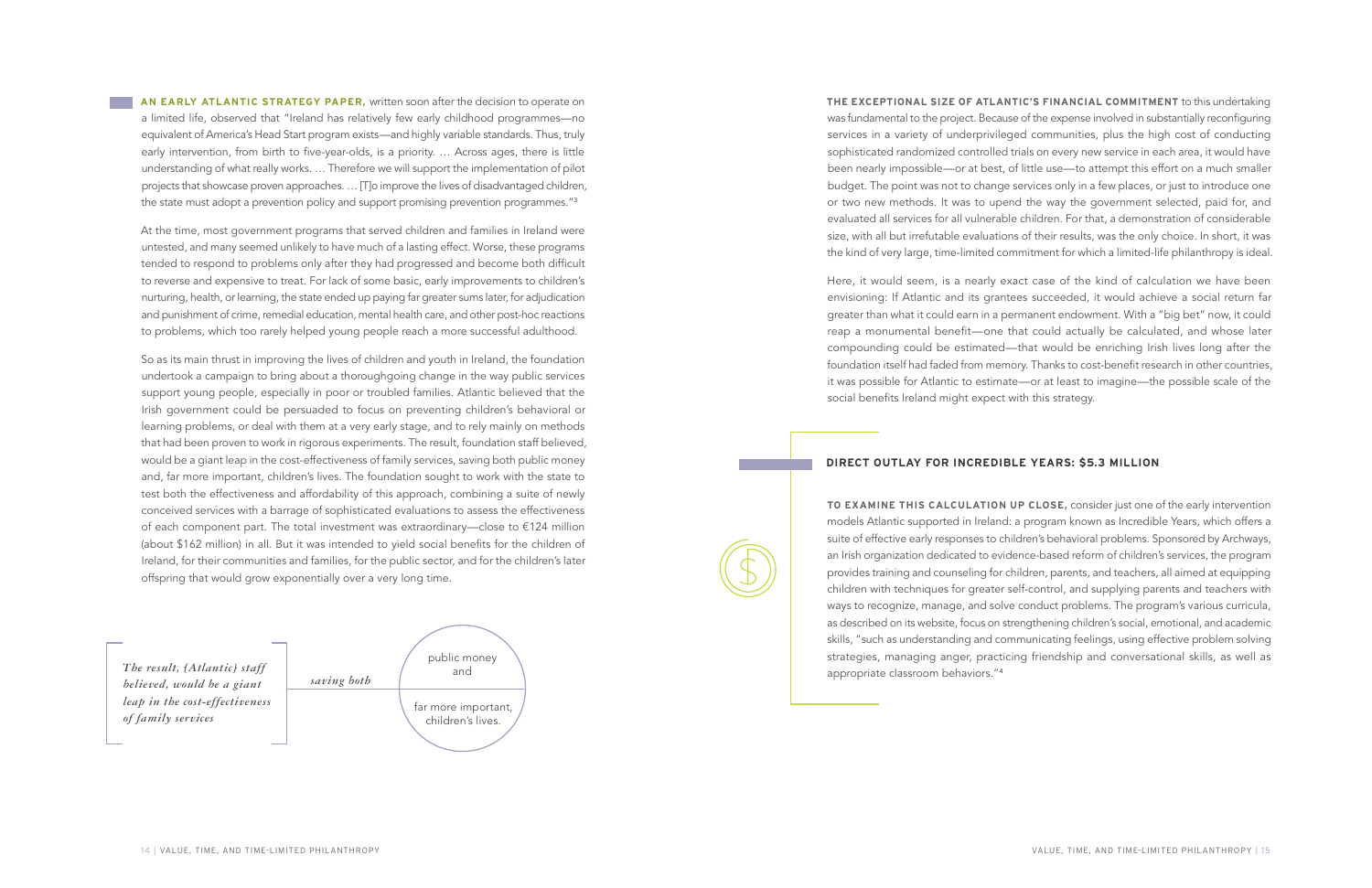But that was just in the near term. To complete the cost-benefit analysis, the researchers added conservative estimates of the longer-term costs of three likely outcomes from early behavioral trouble: remedial or repeat schooling, entanglement in the criminal justice system, and periods of unemployment. International research provides estimates of the percentage of children with behavioral problems who are likely to incur these costs in later life, and Irish government data supply the actual cost of the necessary responses (for example, in 2007 the average cost of keeping a prisoner in Ireland was just under €98,000, roughly \$130,000). Incorporating the cost of various forms of remedial action, both near-term and longer-term, and the probability of a child requiring such action, researchers compared that probable cost for children who had benefited from Incredible Years with those who had not. With that comparison, they estimated a total government savings in these three areas that resulted from beneficial effects of the program. The present value of these savings over a child's lifetime was at least €2,927 per child, or about \$4,000. Measured against the cost of delivering the services ( $\epsilon$ 1,463 per child, just under \$2,000), they found that Incredible Years generated an internal rate of return (IRR) of 11 percent.<sup>10</sup>

**RESEARCH IN THE UNITED STATES AND ELSEWHERE** was already beginning to demonstrate that children who develop behavioral problems—even relatively minor ones—would be at a significant and lasting disadvantage later in life. A team of evaluators later summed up the known evidence this way:

*Among the negative effects associated with conduct problems are poorer educational attainment, increased criminal activity, reduced labour market success, and poorer adult mental health. … There is a substantial body of research showing that early conduct problems have a negative effect on educational attainment. In particular, children with conduct problems were more likely to require remedial help at primary and secondary school, were more likely to have to repeat a grade, performed less well on exams, and were less likely to obtain recognised educational qualifications. … Children with conduct problems were more likely to have engaged in criminal activity, more likely to have been arrested, and more likely to have spent time in jail.*<sup>5</sup>

**THE STUDY FOUND** that "Significantly more of the treatment group had obtained ECBI scores below the clinical cut-off following the intervention (60 percent for the treatment group vs. 35 percent for the control group)." Children of parents who received the Incredible Years training were much less likely to need costly treatment from physicians, nurses, speech therapists, and social workers or to require special education. That result, the authors report, "is consistent with improved child behaviour and enhances the overall cost-effectiveness of the programme."<sup>8</sup> The evaluators compared the cost of delivering the Incredible Years training with the savings in reduced use of other services, and found a very high probability that the program would be cost-effective.<sup>9</sup>

These are costly outcomes, both for children and families and for the state. Atlantic's hypothesis was that a substantial expenditure on programs like Incredible Years would reduce these harmful effects—thus saving costs to the educational, health, mental health, and criminal justice systems. Better still, more children would overcome their behavioral problems and go on to more successful education, employment, and adult life, thus contributing to the economy and society and improving their own chances of raising children with fewer problems and greater opportunity.

Although this principle had been tested successfully in other places, that did not, by itself, prove that it would work equally well in Irish communities. Another early-intervention model, the highly regarded (and meticulously evaluated) American program called Nurse Family Partnership, registered almost no success when it was later transplanted to the United Kingdom.<sup>6</sup> Though the reasons for that disappointment aren't clear, it strongly suggests that cultural context matters, and that results from one place cannot be presumed to apply identically elsewhere. In any case, persuading the Irish government to upend decades of entrenched practice in funding children's programs would surely require some homegrown results that Irish officials could observe for themselves, in places they know well and regard as high priorities.

To test the idea in Ireland, a team of evaluators focused on two of the program's core components, one for parents and the other for teachers, focused only on preschool and early grades. They explained that this basic set of activities "targets children between the ages of three and seven years. Parent competences are developed in areas such as communication, limit-setting, problem-solving, and anger management. Parents are also encouraged to develop support networks. Two trained facilitators take parents in groups

# served as the control group (39 parents).<sup>7</sup>

of approximately 12 for one two-hour session each week over a 12- to 14-week period." The evaluators selected families whose children scored above a clinical threshold on the Eyberg Child Behavior Inventory (ECBI), a standard screening instrument for conduct problems in children. The families were randomly assigned either to a treatment group that participated in the program immediately (93 parents) or to a six-month waiting list that

## **SOCIAL VALUE**

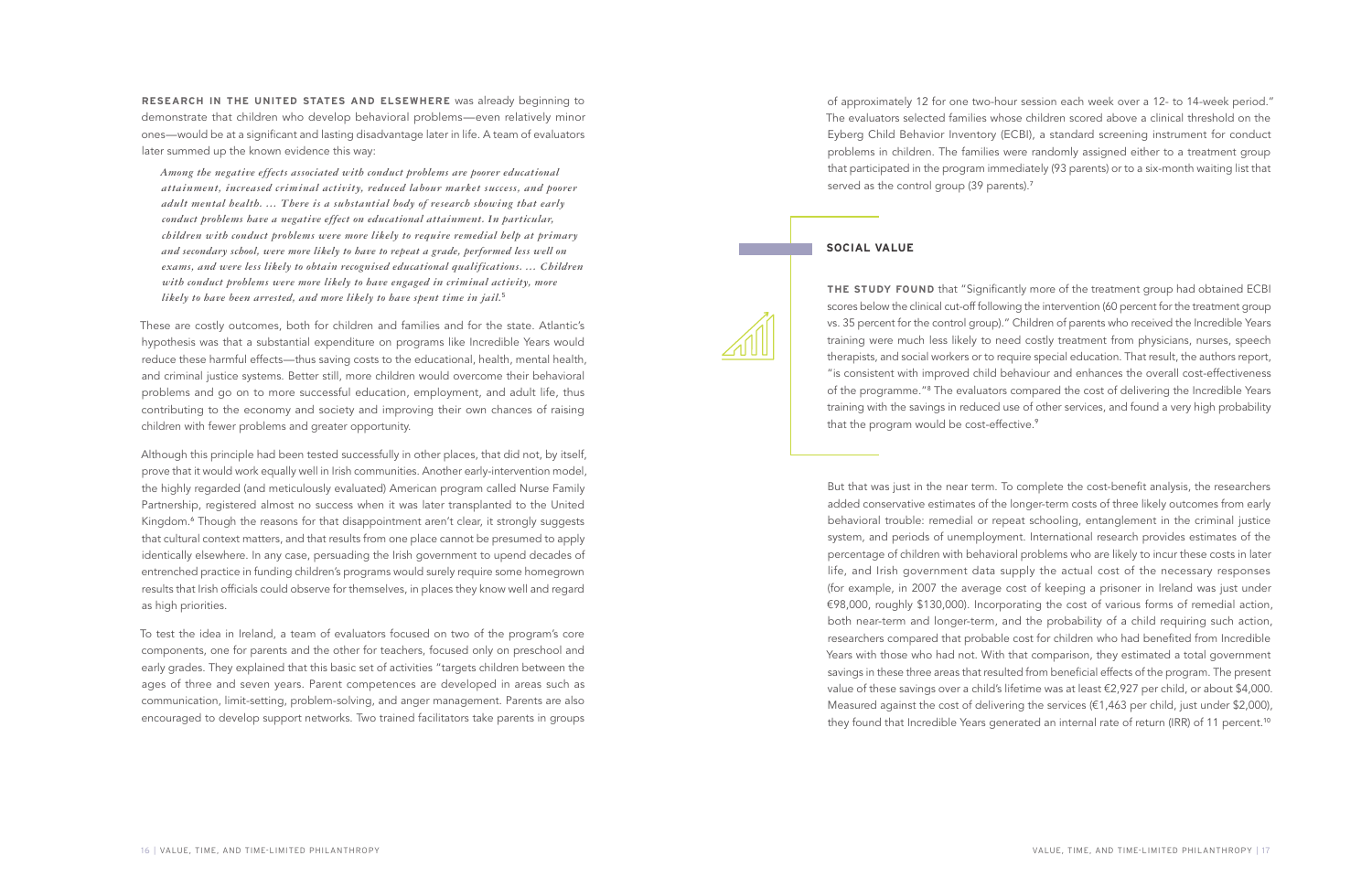**THESE EXTENDED BENEFITS** are important considerations for Atlantic for at least two reasons. First, while an 11 percent IRR is encouraging, it is not beyond what some astutely managed endowments have earned in the past. In other words, this conservative estimate of the social yield of Incredible Years might not, by itself, be enough to "compound at a higher rate than [the foundation's] financial assets would." It would be an interesting, but not necessarily convincing, argument for the foundation to mount an all-out effort to change Irish government policy in a limited time and then go out of business. (Then again, in the leaner financial markets of the early 21st century, the prospect of achieving 11 percent returns consistently might indeed seem remote enough to swing the argument toward favoring the near-term commitment to Incredible Years, just on these conservative results alone.)

However, if the real benefit is double or triple the conservative estimate—if it encompasses other areas of social gain plus the ripple effects on the rest of society and future generations—then the argument for a limited-term effort becomes much stronger.

**THIS IS, THE EVALUATORS NOTE,** a very conservative estimate. A full calculation of social benefit would likely be as much as three times greater, they suggest. For starters, it is nearly certain that the harmful effects of early behavioral problems extend beyond just the three realms whose costs were estimated in this analysis (education, criminal justice, and employment). "[T]hese outcomes," the authors acknowledge, were chosen because they "were most easily valued in monetary terms." However:

*Other benefits, such as improvements in second- and third-level educational attainment and associated increases in productivity and earnings capacity, reductions in substance abuse, decreased teenage pregnancy, benefits to victims of reduced crime, and benefits accruing to the parents and/or other siblings as a result of the programme were omitted and are likely to push the estimated returns higher. For example, the OECD report that the net present value to society of completing second-level education in Ireland was approximately €22,000.*<sup>11</sup>

#### **RIPPLE EFFECTS**

### **DURABILITY**



**THE RESEARCH DOES NOT ADDRESS** the even more distant social benefits—what we have loosely referred to as ripple effects—that might well flow from Incredible Years. For example, improved education and reduced rates of criminality and imprisonment, of unemployment, ill health, addiction, and teen pregnancy would seem highly likely to result in more successful parenting—and thus a more successful life for the subsequent generation, with even less need for remedial services. Classroom learning might be expected to improve for all students if behavioral disruptions were significantly reduced, so that other students *not* enrolled in Incredible Years might experience some benefit, as would their teachers and schools. Increased lifetime incomes would presumably have follow-on benefits for the wider economy. And so on.

**THIS LEADS US ONCE AGAIN** to the fourth variable mentioned earlier, which can easily undermine the more enthusiastic calculations of near-term achievement: How durable are the results, or how likely are they to erode or disappear over time? The evaluation is persuasive that Incredible Years leads to measurable improvements in children's early behavior, which can raise the odds of a successful adulthood. But many of the children in Atlantic's demonstration live in disadvantaged and turbulent communities where external difficulties may intervene in young people's lives even after a comparatively successful start. Some American longitudinal research—notably by James J. Heckman, a Nobel laureate in economics at the University of Chicago—has shown "substantial positive effects" of early childhood interventions "long after the interventions ended,"<sup>12</sup> which provides reason for optimism about the lasting value of Incredible Years. Still, further study will be necessary to determine how sturdy the gains are in an Irish context, in the face of surrounding social and economic headwinds.

*…thus a more successful life for the subsequent generation, with even less need for remedial services.*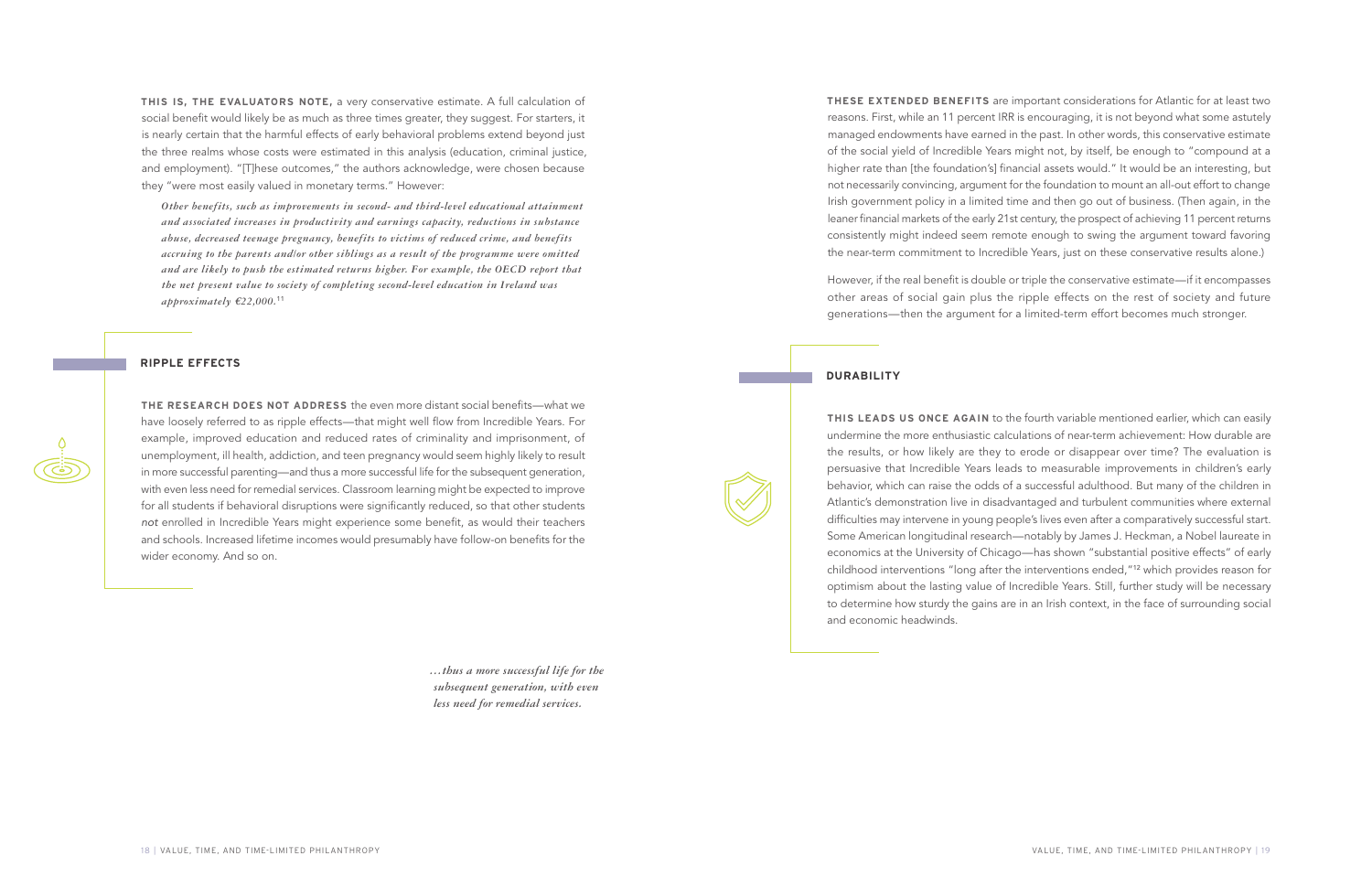**POLITICAL COMPLICATIONS** may also have a profound effect on the durability or erosion of benefits. Although the government was an active partner with Atlantic in all the experiments with prevention and early intervention in children's services, and although several senior government figures are committed to adopting and broadening the use of this approach, governments change, and policy choices may change with them. It will likely be many years before anyone can say with confidence whether the principles of prevention and early intervention have taken firm root in Irish policy and practice, or whether more traditional, largely unscientific means of funding children's services remain the norm.

At this stage, Incredible Years appears to have been a sound bet as part of Atlantic's efforts on behalf of disadvantaged children and youth in Ireland. It appears to be yielding fairly high near-term returns, with persuasive odds of compounding the value of those returns over time, if the program's approach is put to wider use across Ireland. Still, the risks of erosion or even reversal remain a concern. Atlantic's choice to place a big bet on this area therefore responds to Professor Fleishman's call for seeking the "highest and best use" of philanthropic dollars. Whether it also meets the additional standard set forth by Chuck Feeney—that grants have "greater value and impact today than if they are delayed"—is a judgment that must await several more years of effort and observation.  $\blacksquare$ 







Nonetheless, nearly all the most interesting and important goals in philanthropy amount to a calculation not only about value and impact, but about risk. As Duke University Public Policy Professor Joel Fleishman has written, "The highest and best use of aggregations of philanthropic dollars is the taking of risk to solve society's toughest problems."<sup>13</sup> For foundations that do not intend to survive indefinitely, risk becomes an even more critical factor in their calculations about value than it is for perpetual institutions. The perpetual institution, after all, can adjust course later, learn from its failures, and try a different approach. The time-limited institution is, in effect, placing all its chips on a single expected set of outcomes. If some of its efforts pay off especially handsomely—with exceptional compounding of benefits far greater than what could be achieved in financial markets with the same amount of money—those successes may compensate for disappointment in some other lines of work. But then, in calculating the foundation's overall return on its social investments, losses from less-successful projects must be subtracted from the gains that flow from the best performers.

## EXAMPLE II:

Ending the 'School-to-Prison Pipeline' in the United States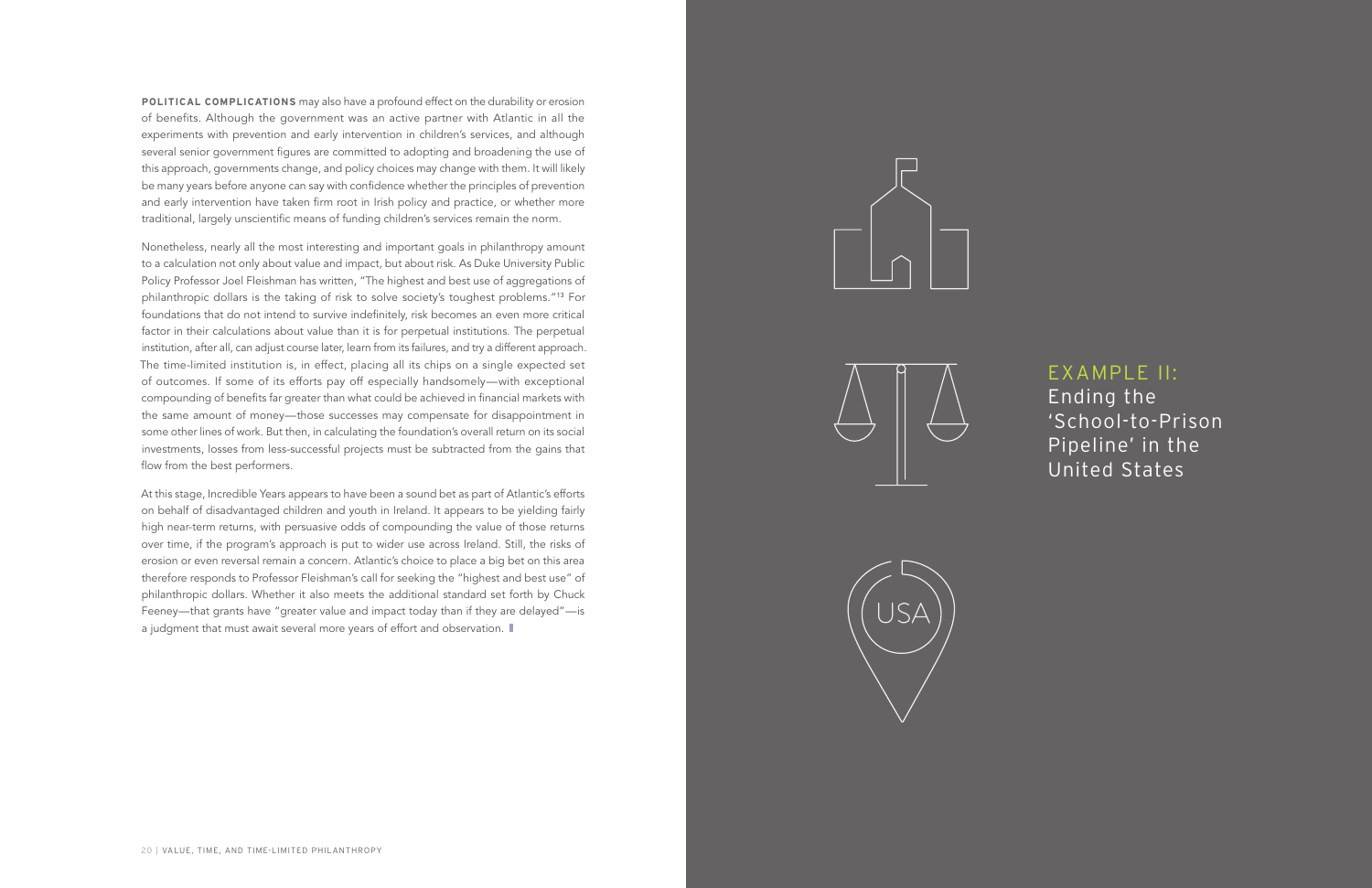**• SUSPENSION** was linked with academic disengagement, academic failure, and dropout

**• ALTERNATIVE SCHOOL PLACEMENTS** for purposes of discipline can exacerbate

**• AFFECTED STUDENTS** were also more likely than peers to have contact with the

**• THIS PATTERN** of systemic failure had negative fiscal consequences for schools

- 
- these academic problems
- juvenile justice system
- and communities.<sup>16</sup>

**YOUTH AND JUVENILE-JUSTICE EXPERTS,** toward the end of the 20th century, were beginning to document a "schoolhouse-to-jailhouse track" (which later became better known as the "school-to-prison pipeline"), which was indiscriminately whisking large numbers of young people directly from school-day infractions—things that in earlier years would have resulted in detention, extra homework, or counseling—straight into the embrace of the police and the courts. That expensive chain of events (factoring in police time, court costs, and punishment, at a minimum) produced little or no benefit. Instead, for the student involved, it sharply raised the likelihood of classroom failure, dropping out of school, and further trouble with the law.<sup>15</sup> All of those things, in turn, would eventually impose further costs on society, quite apart from the damage to young lives.

Substantial research, some of it funded by Atlantic, quickly established the extent of the social harm these policies were causing. Among other things, it furnished evidence that:

A study by the Council of State Governments' Justice Center and the Public Policy Research Institute at Texas A&M University found that, in Texas, more than 59 percent of students had experienced some form of suspension or expulsion in middle or high school, and 31 percent had been ejected from school premises at least once. Half of all students who had been disciplined in this way had been through the experience at least four times. This significantly raised the odds that a student would end up in more serious trouble: "Controlling for campus and individual student characteristics," the researchers wrote, "the data revealed that a student who was suspended or expelled for a discretionary violation was nearly three times as likely to be in contact with the juvenile justice system the following year."<sup>17</sup> African-American students were more than twice as likely as white students to be removed from school on their first violation of a school's code of conduct.<sup>18</sup>

**SOON AFTER ITS DECISION ON A LIMITED LIFE,** Atlantic launched an ambitious effort in the United States, called Elev8, to create and promote a new kind of community school. By 2008, however, foundation leaders had come to doubt that the program would meet its goals or even, in some cases, whether the goals themselves were well chosen. At that point, with less than a decade of grantmaking left in its planned lifetime, the staff and Board were faced with the need to redesign or replace the program with something that could be carried out and make a significant difference in just a few years. This was the kind of situation for which perpetual institutions are well suited: they can diagnose problems, change course, and simply reset the clock, beginning over again with what they hope will be a superior approach. For an institution in its final years, however, that luxury is less available.

In that light, Atlantic's uncertainties about Elev8 might have provided an example of why time limits can undermine a foundation's ability to create lasting (never mind compounding) value: If troubles emerge during the life of an initiative, there may be little time left to adjust, and large sums already sunk into unpromising work. That risk is, in fact, inherent in the time-limited approach to philanthropy. But it can sometimes be averted, as Atlantic managed to do in rethinking Elev8. Instead of scrapping the program and starting over, the foundation focused more narrowly on an objective whose value might compound briskly over time. This was a push to reduce the use of suspension, expulsion, and arrests as methods of punishing routine misbehavior in schools.

#### **DIRECT OUTLAY FOR DISCIPLINE REFORM: \$47 MILLION**

**IN RECENT DECADES,** a "zero tolerance" philosophy in American education had been multiplying the number of suspensions and expulsions, even for minor infractions. By 2006 the rate of suspension was already double that of the 1970s. Worse, the increasing presence of police in schools was sharply raising the odds that a student who breaks rules would wind up enmeshed in the juvenile, or even adult, justice system. To add to the injustice, these practices were significantly more prevalent in minority neighborhoods and far more likely to be applied to children of color, those with disabilities, and LGBT students than to their peers. Ample evidence showed that none of this actually improved students' behavior or the overall safety of schools. Yet the use of extreme measures was becoming both more widespread and more severe.14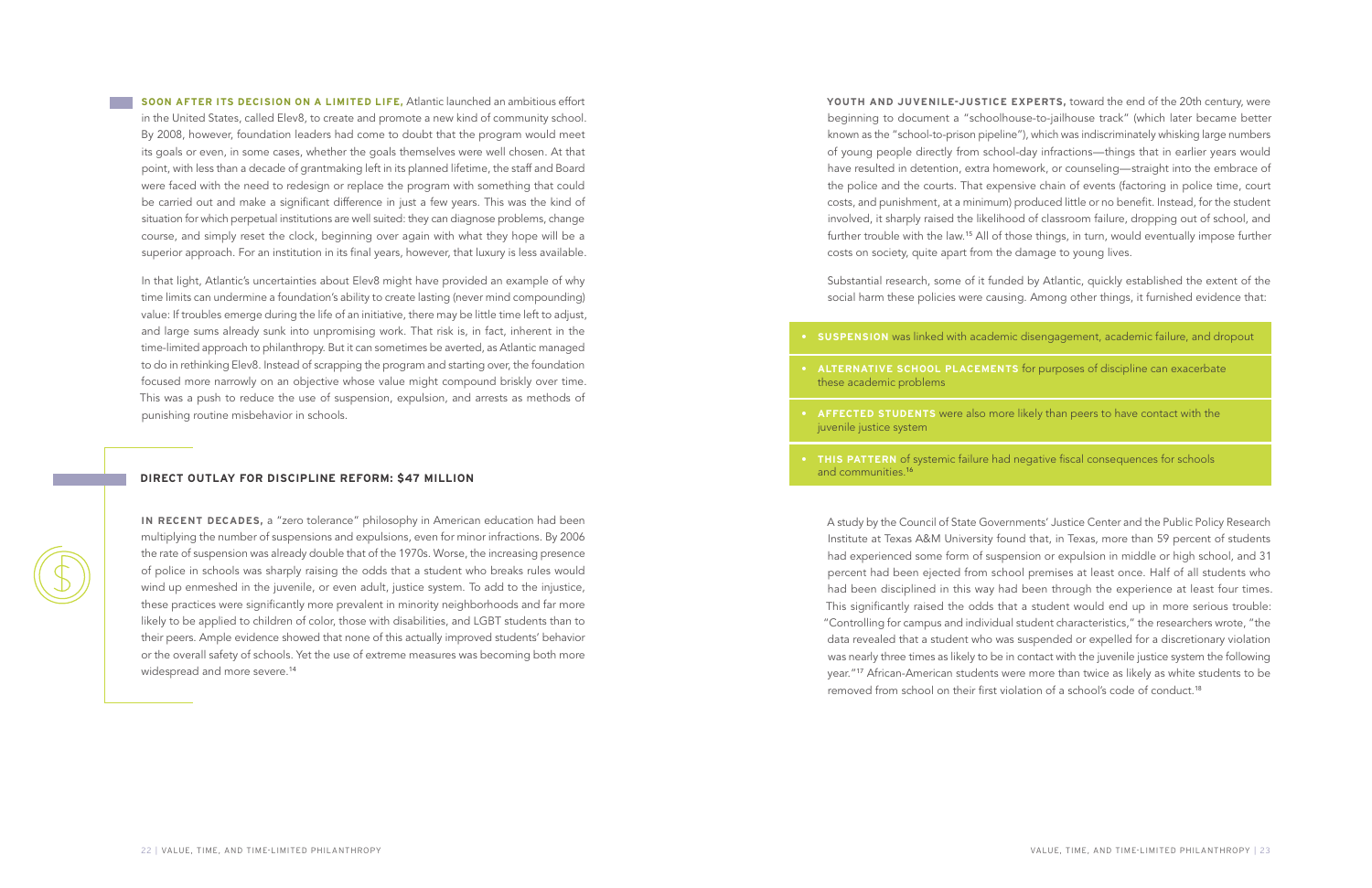**ALTHOUGH THE DATA CAME FROM JUST ONE STATE,** the findings were striking. Texas educates close to 10 percent of the nation's children, and its rates of suspension and expulsion are actually lower than those of some other large states, including California and Florida. If the results of the Texas study were even approximately applicable to the nation as a whole, it would mean that, of the roughly 15 million students enrolled in American public high schools,<sup>19</sup> more than 7 million would have some experience of suspension or expulsion, and 5 million of those would be removed from school at least temporarily. These students would all be at greater risk of compromised learning, failure to graduate, disadvantage in the labor market, and lower earnings in adulthood.

So here, as in the children's program in Ireland, was an opportunity to change a prevailing policy that was both squandering current resources and destroying future social value by impeding young people's chances of success. All of the factors in the discussion of the Irish program also applied here: It was a chance to reduce the costs of ineffectual programs and instead invest in alternatives that would return real economic value to society while

correcting injustice. In this case the better alternatives would include mental health care, counseling or mentoring, and restorative justice programs, in which offenders make restitution or otherwise compensate for their errant behavior.

Most potently, Atlantic sensed that a powerful constellation of forces might be starting to form—a condition that the foundation's Chief Strategy Advisor Kavitha Mediratta, borrowing from a political theory originally articulated by University of Michigan political scientist John Kingdon, called a "policy window." As she explained in a 2012 essay, "Policy windows open at moments of alignment among the problem stream (issues recognized as significant problems that need to be addressed), the policy stream (what is regarded as a good and actionable idea), and the political stream (dynamics in the larger political environment that facilitate action). Alignment across these streams creates the opportunity for new ideas to enter into the policy-making discourse."<sup>23</sup>

These alternatives might impose some additional cost but would yield benefits in the near term, such as higher rates of graduation, better learning, and greater safety for surrounding communities. In the longer term, young people who were not separated from school or burdened with a criminal record would have better prospects for further education, employment, and earnings as they entered adulthood, and a more productive place in society and the economy. Then there would be the possibilities of farther ripple effects, as more stable, fulfilled adults formed stronger families and raised children of their own.

To be sure, as Mediratta wrote later, "In a nation of 16,000 school districts, each with the authority to determine its own discipline code, no measure of philanthropic resources would be sufficient to reach each and every school district directly." But because of the growing attention, the widening circle of grassroots effort, and the prospect that a national policy window may be opening and could be pried open further, Atlantic "hoped to use our resources and influence to advance, connect, accelerate, and amplify the collective efforts of others."<sup>24</sup>



These calculations all echo those in Ireland, with some additional factors. Most obviously, the time horizon was shorter, meaning there was less time to prove the case and to embed it in nationwide policy before Atlantic's grantmaking life had ended. A second factor, however, was considerably more encouraging: Unlike prevention and early intervention in Ireland, the American school-discipline reform movement was already in motion. Admittedly, it consisted largely of unconnected efforts, carried out by thinly funded (sometimes, not funded at all) local groups and national coalitions that were far more skilled in frontline, person-to-person organizing than in the more complicated arts of policy development, case-building, media outreach, legal strategy, and federal advocacy. Some national funders had taken an interest in this movement and funded some key organizations and research projects—for example, the Edward W. Hazen, Surdna, and Charles Stewart Mott foundations supported crucial organizing drives before Atlantic became involved—though these grants were not yet a core part of any foundation's national goals.

#### **SOCIAL VALUE**

**IN A 2016 ANALYSIS FUNDED BY ATLANTIC,** two education scholars took the research a step further. Controlling for a wide range of background variables, including family income, parental education, and tenth-grade test scores, they compared students who had been suspended in tenth grade with similar students (similar backgrounds, similar test scores) who had not. Acknowledging that some students who are suspended might have dropped out of school anyway, for other reasons, the researchers sought to separate the effects of suspension from other factors in a young person's life and environment, and determine what difference this one experience would make in a student's likelihood to graduate. Nationwide, they found that experiencing suspension by the tenth grade was associated with a 12 percentage-point decrease in the likelihood of graduation among students with similar backgrounds and academic records.<sup>20</sup> Then, citing economic research published by the Brookings Institution,<sup>21</sup> they reported that for every student who fails to graduate from high school, taxpayers incur an average fiscal loss—that is, a reduction in tax revenues due to a lifetime of reduced earnings, plus increased public expenditure on health, law enforcement, and welfare—of \$163,340. Add in the lost future earnings for the student, the ancillary costs of crime, and the loss of productivity in the labor market, and the total societal cost rises to nearly \$528,000. In total, they found, just one year's increase in the number of dropouts caused by suspension "cost U.S. taxpayers \$11 billion in lost tax revenues over the lifetimes of these additional dropouts, and they cost the larger society more than \$35 billion."22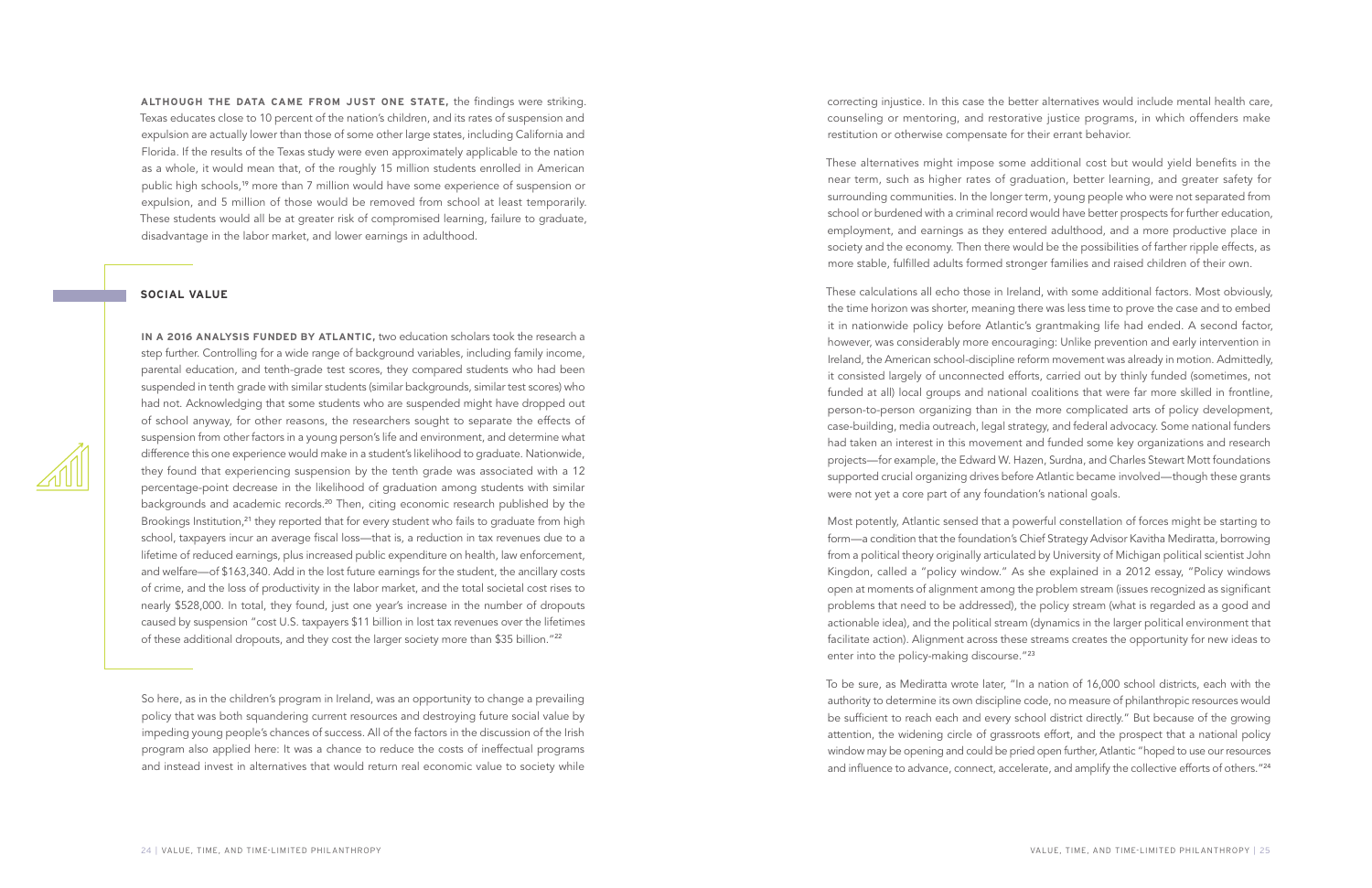**IN SHORT, ATLANTIC REASONED** that (a) it would not be starting from zero with the discipline-reform initiative, (b) it had an especially ripe moment of opportunity to fuel a decisive national turning away from ineffective zero-tolerance discipline policies, and (c) if it was not possible to continue backing this movement all the way to complete fruition, it could help build a bandwagon whose ultimate effect, over many years, would deliver lasting benefits for millions of people. In the meantime, the foundation predicted that it could reduce the national rate of suspensions and expulsions by as much as 30 percent within five years. Better still, the cost of making a difference in this area—because of the embryonic activity already underway and the possible interest of other funders—would be lower than in Ireland. In the end, Atlantic's drive to reform school discipline policies totaled about \$47 million. Did it yield more than the foundation could have earned by holding that amount in its portfolio for future use?

Atlantic did not attempt such a calculation—its interest in the issue was more rooted in basic justice than in economics—but it is possible to formulate a reasonable conjecture. Russell Rumberger and Daniel Losen, in the 2016 research report cited earlier, estimated that each year, "A one percentage-point reduction in the suspension rate would reduce the number of suspended students by 35,279 and the number of dropouts due to suspensions by 4,233, yielding a fiscal benefit of \$691 million and a societal benefit of \$2.2 billion."<sup>25</sup> If just that single percentage-point reduction persisted for 20 years and never improved, the present value of the aggregate societal benefit would be more than \$27 billion—more than 500 times the amount of Atlantic's outlay. Even ignoring the benefits to the students themselves and to the wider society, but considering only the direct fiscal effect of their higher income tax payments and lower involvement with government programs and agencies, the economic benefits from just one year of such a reduction would be 14.7 times the size of Atlantic's \$47 million investment.

**BUT IN THE CASE OF SCHOOL DISCIPLINE,** like that of children's services in Ireland, the economic factors are real, pronounced, and measurable. They are not (this bears repeating, even at the risk of belaboring the point) the only or even necessarily the best reason for a foundation to invest in this line of work. Nonetheless, they provide one measure of why Atlantic could reasonably have concluded that such investments will have "greater value and impact today than if they are delayed." And they show how the social return flowing from these initiatives "compounds at a higher rate than [its] financial assets would."

This line of reasoning needs to be balanced against some complicating factors that at least shade the results somewhat. To begin with, Atlantic arrived at the intriguing potential of reforming school discipline as a result of considerable early research, some of which was funded by others. Without that early support, the foundation might not have recognized the opportunity, or might have incurred more costs gathering information. For example, just one seminal piece of research, by the nonprofit Advancement Project and Harvard's Civil Rights Project<sup>26</sup>, benefited from major funding by the Ford, MacArthur, Mott, and Open Society foundations. Those contributions are not included in the cost of Atlantic's investment—although it might reasonably be argued that by joining the cause somewhat later, Atlantic was wisely seizing an opportunity that had been identified by others and that was now primed for a full-bore commitment.

#### **RIPPLE EFFECTS**

**THE POINT, IN SIMPLEST TERMS,** is that improving the life prospects of large numbers of disadvantaged young people—particularly if their disadvantage is the result of some identifiable failure of policy that can be reversed or mitigated substantially—can generate economic benefits, multiplied over large numbers of people, that more than exceed the benefits that could have been earned from even the most astutely invested endowment. Finding such opportunities is by no means easy. Also, many forms of injustice may not be economic in nature, or may not result in measurable economic benefits, and yet may be supremely worthy philanthropic targets—just difficult to evaluate in financial terms.

#### **DURABILITY**

**SECOND, THE ATLANTIC DISCIPLINE-REFORM INITIATIVE** was chosen in part because it offered the prospect of making a marked difference in a very short period—within the five to six years that the foundation had left in its grantmaking timeline. At the time this is written, thanks to the extraordinary bandwagon effect that Atlantic and other funders helped frontline nonprofits build behind this cause, that short-but-large investment seems to be paying off. According to Atlantic's Kavitha Mediratta, "Federal Civil Rights data from 2014 show a 20 percent decline in national rates of suspension from school." But the effort is not over, and the durability of these results remains uncertain. Because U.S. education is highly decentralized, a thoroughgoing reform that reliably upends the bias toward zero-tolerance, extreme and ineffective punishments could take many more years to solidify. Even with a huge assist from the Obama Administration, much of the battle still needs to be waged state by state and even district by district.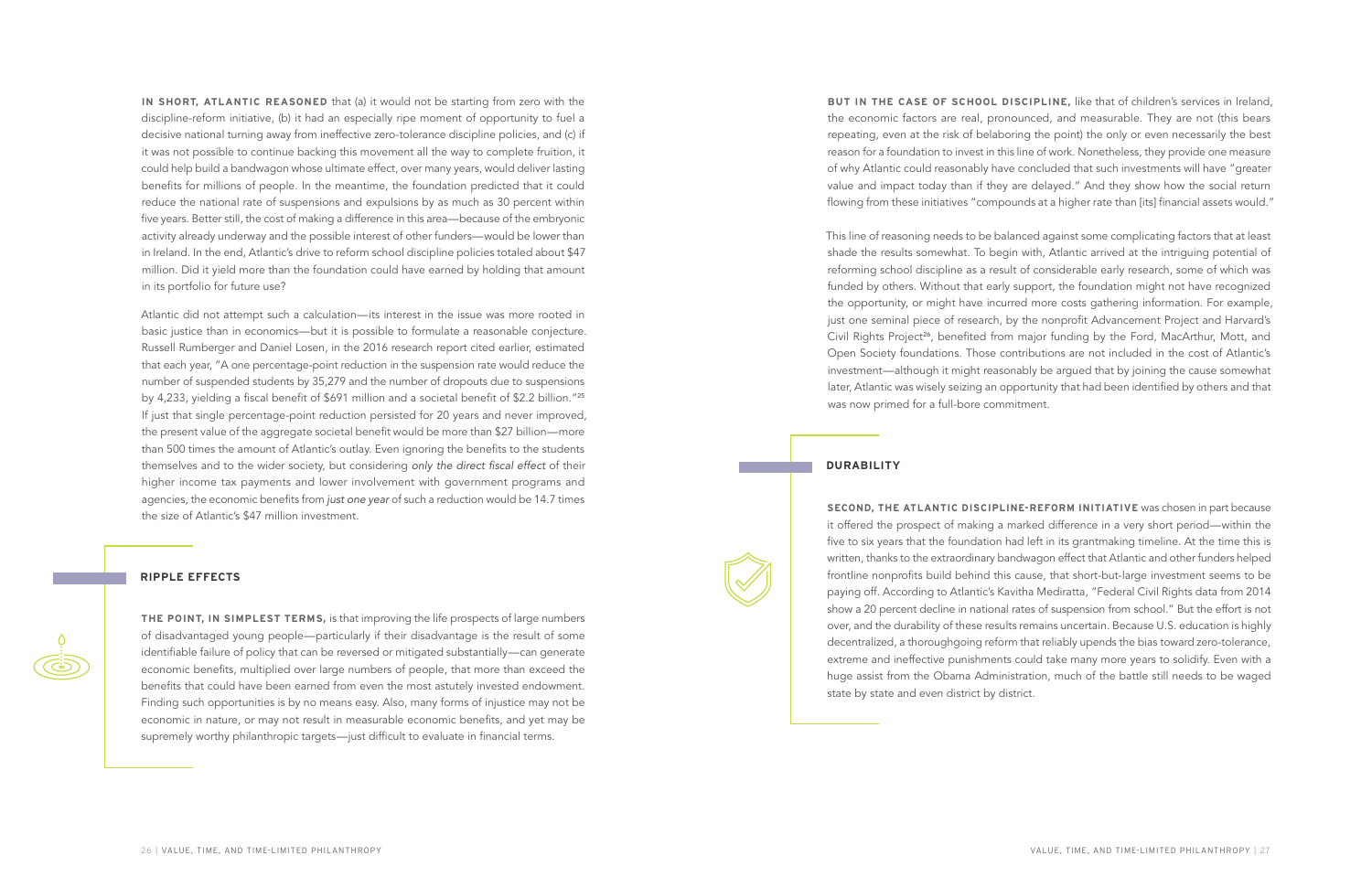As it happens, a 2015 evaluation of the school discipline campaign, commissioned by Atlantic, found that the collective philanthropic effort (including major contributions from several other foundations) had raised public awareness of the problems and successfully reframed the terms of debate about them. It had helped open the door to increases in federal support for discipline reform and to improved cooperation on the issue among several government departments. Most tellingly, 14 states passed legislation or regulations to improve school disciplinary policies between 2010 and 2015, and three enacted comprehensive reforms. At the time of the evaluation, several more states were readying new policies as well.<sup>27</sup>

**GIVEN THE LONGER GAME STILL BEING PLAYED,** Atlantic's investment can be seen as hastening success, probably materially, but perhaps not as achieving it. That means that, in calculating a present value of future expected social gains from discipline reforms, it might be necessary to apply a higher discount factor—a risk premium, in effect—to compensate for the chance of future setbacks, shifting political winds, or simple inertia in a complex and atomized education bureaucracy. That would shrink the projected social return from this effort, though surely not enough to make it less than an overwhelmingly attractive opportunity.

A smaller, slower commitment of philanthropic dollars might well have failed to open the "policy window," or made less productive use of it. It might have left the education and career prospects of more young people unchanged, at least for a time, and thus postponed to some future generation an enormous economic, social, and human benefit that could have been reaped much earlier, yielding a lasting improvement in the lives of both present and future cohorts of young people. By investing big and intensively, even if only for a brief time, Atlantic sought to achieve a significantly greater return for society than it could have delivered with a slower, steadier approach. At this moment, it seems reasonable to believe that its choice is bearing fruit.

EXAMPLE III: Increasing the Supply of Nurses in South Africa

*Atlantic sought to achieve a significantly greater return for society than it could have delivered with a slower, steadier approach.*







**BY INVESTING BIG AND INTENSIVELY, EVEN IF ONLY FOR A BRIEF TIME**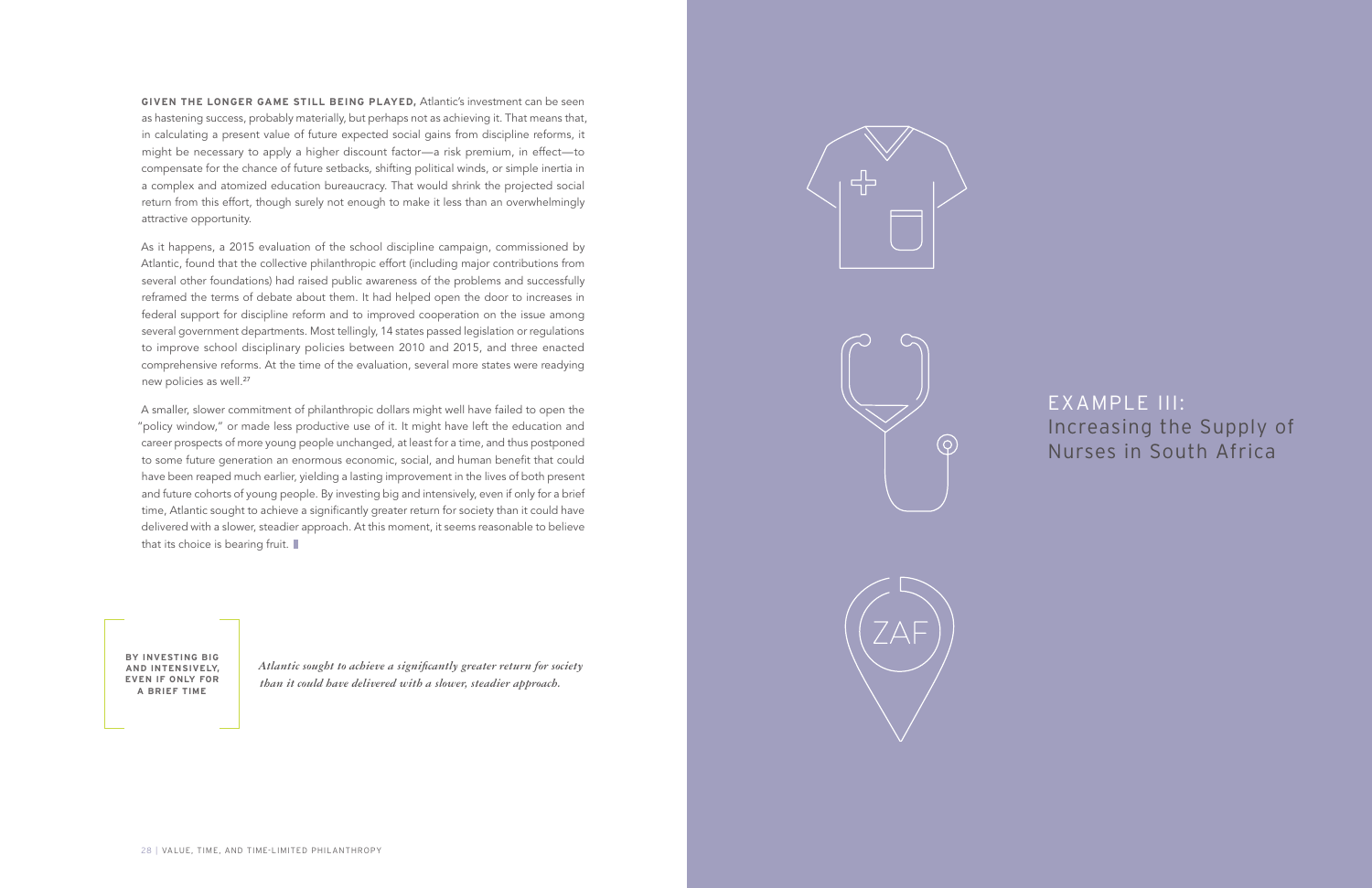Ministry of Health, including a nursing strategy promulgated in 2008 and a more comprehensive strategy on human resources for health that followed it, gave the impression of serious movement toward reform. Next came a plan in 2011 to re-engineer primary health care nationwide, with nurses as the core of the plan. In short, progress in the realm of official government policy seemed steady and positive. Unfortunately, as a high-ranking health official put it, the problem with delivering actual results to poor, rural South Africans like Thembelihle Ndlovu was "not the policies, which are some of the best in the world. It's the execution, which is too often totally lacking."

**IN A 2011 REPORT ON PRIMARY HEALTH CARE IN SOUTH AFRICA**, Professor Stephen J. Reid of the University of Cape Town prefaced his analysis with the story of a Zulu grandmother, 68-year-old Thembelihle Ndlovu, from a tiny mountain village in northeastern KwaZulu-Natal. Having lost all five of her children to AIDS, Ms. Ndlovu was providing a home for her grandchildren and other village orphans, roughly a dozen children in all, until she became ill with severe headaches early in 2011.

> Atlantic had already begun a concerted effort to improve health policy and implementation in South Africa in the early 2000s, but at that point it was focused mostly on HIV/AIDS. The goal was to end a perverse government opposition to distributing antiretroviral drugs in the public health sector, which were making headway against the disease everywhere else. Although Atlantic also funded other projects aimed at health equity more broadly, it was only when the grassroots campaign for access to antiretrovirals finally succeeded that the foundation refocused its attention more squarely toward improving human resources for health, particularly nursing. A new strategy, approved in 2008, "identified nursing as one of the critical areas for the Public Health System in South Africa, where nurses comprise 70 to 80 percent of the health professionals."<sup>29</sup>

Unlike most villagers, she did not turn first to the local sangoma, a traditional healer, but made the five-kilometer trek to the nearest clinic. After waiting there all morning, she learned that the clinic's one professional nurse was on leave. She was seen by a nursing assistant who, without examining her, prescribed an over-the-counter pain reliever. After a week of unrelieved head pain, Ms. Ndlovu returned to the clinic.

This time the registered nurse, back from holidays, examined her and found her blood pressure dangerously high. Unaware of her previous visit, the nurse scolded Ms. Ndlovu for not coming sooner and referred her to a hospital, since it was not known when a doctor would next be in the village. The hospital was almost a day's journey away, and the trip alone cost 60 rand (\$8). Meanwhile the children were on their own.

As soon as she was seen at the hospital, with blood pressure even higher than before, Ms. Ndlovu was immediately admitted. After three full days away from home, she returned with some pills but, because the doctor did not speak her language, with no more understanding of her condition than she'd had before. She took the pills until they ran out, and the headaches returned. Afraid of being scolded again, she did not return to the clinic, and instead took a folk remedy that brought some minor relief. After months of severe hypertension and pain, she suffered a massive stroke that has left her paralyzed and helpless.

"And so," Professor Reid concluded, "a key resource person in the community with a preventable illness is effectively rejected rather than enrolled by the health system. … Thembelihle's saga is not extraordinary in South Africa: A multitude of missed opportunities pass through the public health service every day that require minimal resources to redirect and avert costly outcomes."<sup>28</sup>

As Reid and other health policy experts in South Africa frequently point out, the problem was not official indifference or ill intent. As early as 2005, the South African Parliament had passed what appeared to be a far-reaching Nursing Act, providing both better training and more professional responsibility for nurses. These were fundamental components of what an overwhelming number of analysts and practitioners were prescribing as a way to narrow the country's gaping health disparities. Later policies and initiatives by the national

## **DIRECT OUTLAY ON NURSING: \$32.8 MILLION**

**THE STRATEGY AIMED AT STRENGTHENING** the faculty and curriculum at "10–12 nurse training institutions," with the goal of increasing the number of qualified nurses in the workforce, improving their skills, and retaining them in the public sector and in South Africa, including a significant increase in nurses for poor and rural areas. It also focused attention on key institutions in the nursing field beyond individual colleges and universities—particularly the South African Nursing Council (a statutory body that both certifies nurses and accredits nurse-training programs), the largest nurses' union, and professional associations of nursing educators.<sup>30</sup> Other parts of the strategy ranged more broadly, emphasizing management and staffing of district health systems; the capacity of organizations that formulate, analyze, and promote reforms in health policy; and the grassroots social movements that advocate for health equity. But among Atlantic's health goals for South Africa beginning in 2008, nurses and midwives were at or near the top of the list.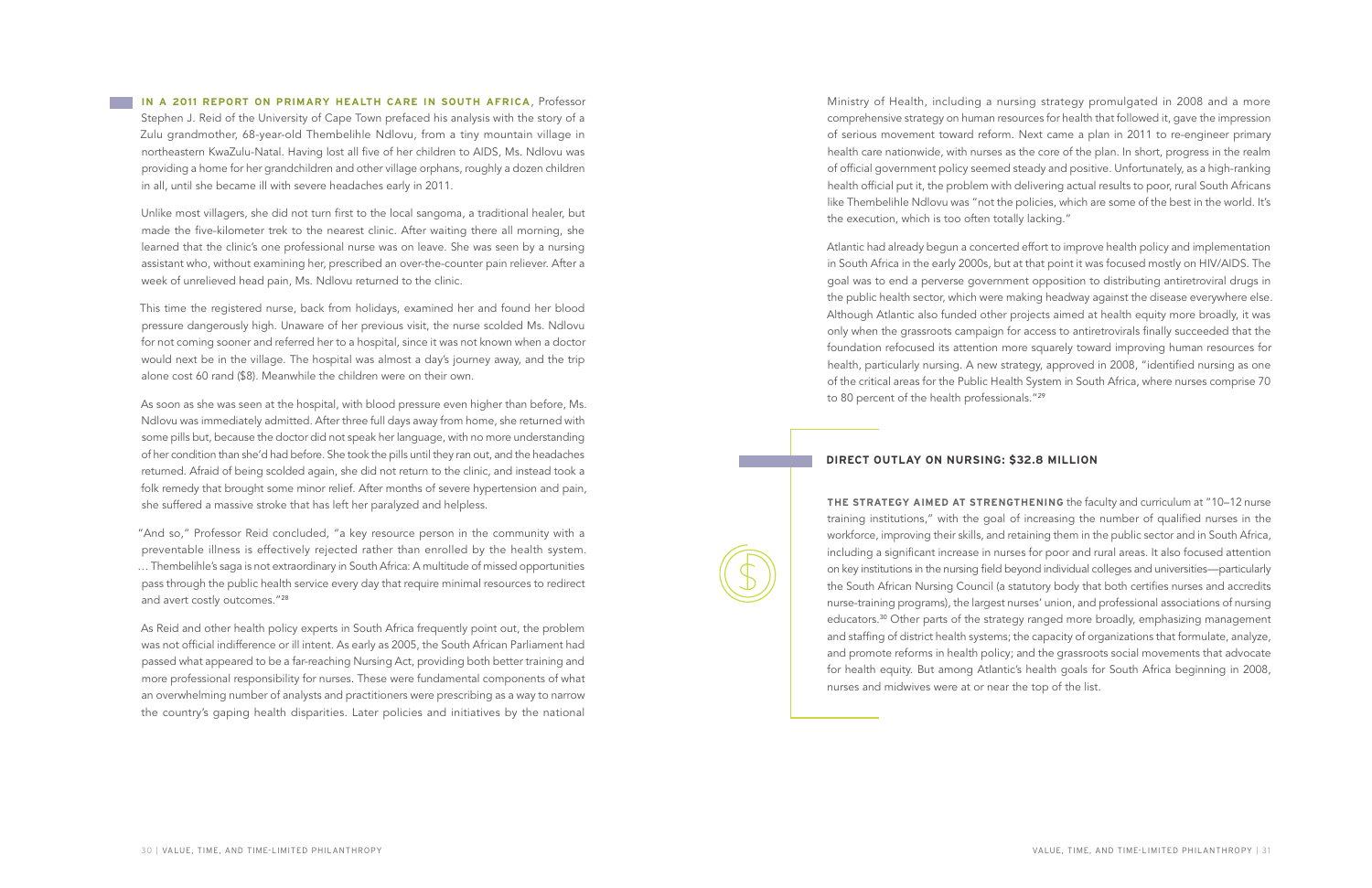**THE CHALLENGE,** as in many less-wealthy countries, was not only to boost the quality and quantity of nurses' education and training programs. Harder still would be persuading the better-trained nurses to remain in South Africa, and to serve its remote, neglected, and desperately poor rural communities, rather than emigrating to wealthier cities and to countries with better pay and working conditions. This was, as a team of researchers later put it, an "area traditionally ignored by other players" working in the health sector.<sup>31</sup>

Here, then, was a pattern that should by now be familiar from the two preceding examples:

However, the scarcity of such data was not merely the result of differing values and priorities. Until Atlantic's involvement in health-care reform, South Africa sorely lacked the ability to communicate, assemble, and use data from its health-care system to improve, or even to fully understand, the quality of care its citizens were receiving. With a stream of grants to organizations dedicated to improving health-care analytics and policy formation—most prominently the quasi-governmental think tank called Health Systems Trust—Atlantic has helped to bridge the analytical gaps as well as those in the frontline delivery of care. Meanwhile, the collection and use of data on the allocation of health resources, both in the Health Ministry and the National Treasury, have grown substantially. It is becoming more feasible in South Africa to ask and answer the kinds of empirical cost-benefit questions about health care that this paper has raised. If those are not normally the highest-priority questions on policy-makers' minds, that is understandable. But the reality is that, not so long ago, it would not have mattered what the priorities were; the questions would have been nearly unanswerable. That is changing, and the time may yet come when these more-theoretical discussions will have an eager audience.

#### **SOCIAL VALUE**



**IN THEORY, IT SHOULD NOT BE DIFFICULT** to quantify the economic harm being done to South Africa from the failure to care adequately for the health of millions of its residents. At least as much as in the two preceding cases, the evidence of lost income and productivity, of stunted future opportunity, and of the bleak prospects for a succeeding generation of orphaned or un-cared-for children should be possible to compile. These data would in turn be theoretically useful in estimating the potential national wealth being squandered on a defective and inequitable primary health-care system. In practice, however, these were simply not the kinds of questions South Africans or Atlantic were principally interested in answering. The cost in human well-being and the affront to basic justice in South Africa's broken health-care system were more than sufficient grounds for action, without the added trouble and expense of gathering economic data on the consequences of success or failure. As a result, data to assess these particular kinds of benefits have not been available.

- **• A GAP IN POLICY—**or in this case, in the implementation of policy—that systematically disadvantages large numbers of people in ways that shorten their lives or reduce their prospects for a healthy and productive future
- **• A WASTE OF PUBLIC RESOURCES ON INEFFECTIVE PRACTICES**, or a failure to employ effective practices whose cost would be readily offset by the resulting benefit
- **• A "POLICY WINDOW"** in which public officials appear disposed to committing large public resources toward a solution, and the voices of scholars and civil society are beginning to press concertedly for action, but where the solutions are not yet well formed, understood, or fit to be implemented
- **• THE PROSPECT OF ENORMOUS SOCIAL RETURNS** on investment from bringing about a successful reform—returns illustrated in Professor Reid's real-world story of Thembelihle Ndlovu, who could have been treated successfully at minuscule cost, and who instead was incapacitated, with dependent children left uncared-for, thus further impoverishing her community and imperiling a dozen other lives besides all but ending hers.

*The cost in human well-being and the affront to basic justice in South Africa's broken health-care system were more than sufficient grounds for action, without the added trouble and expense of gathering economic data on the consequences of success or failure.*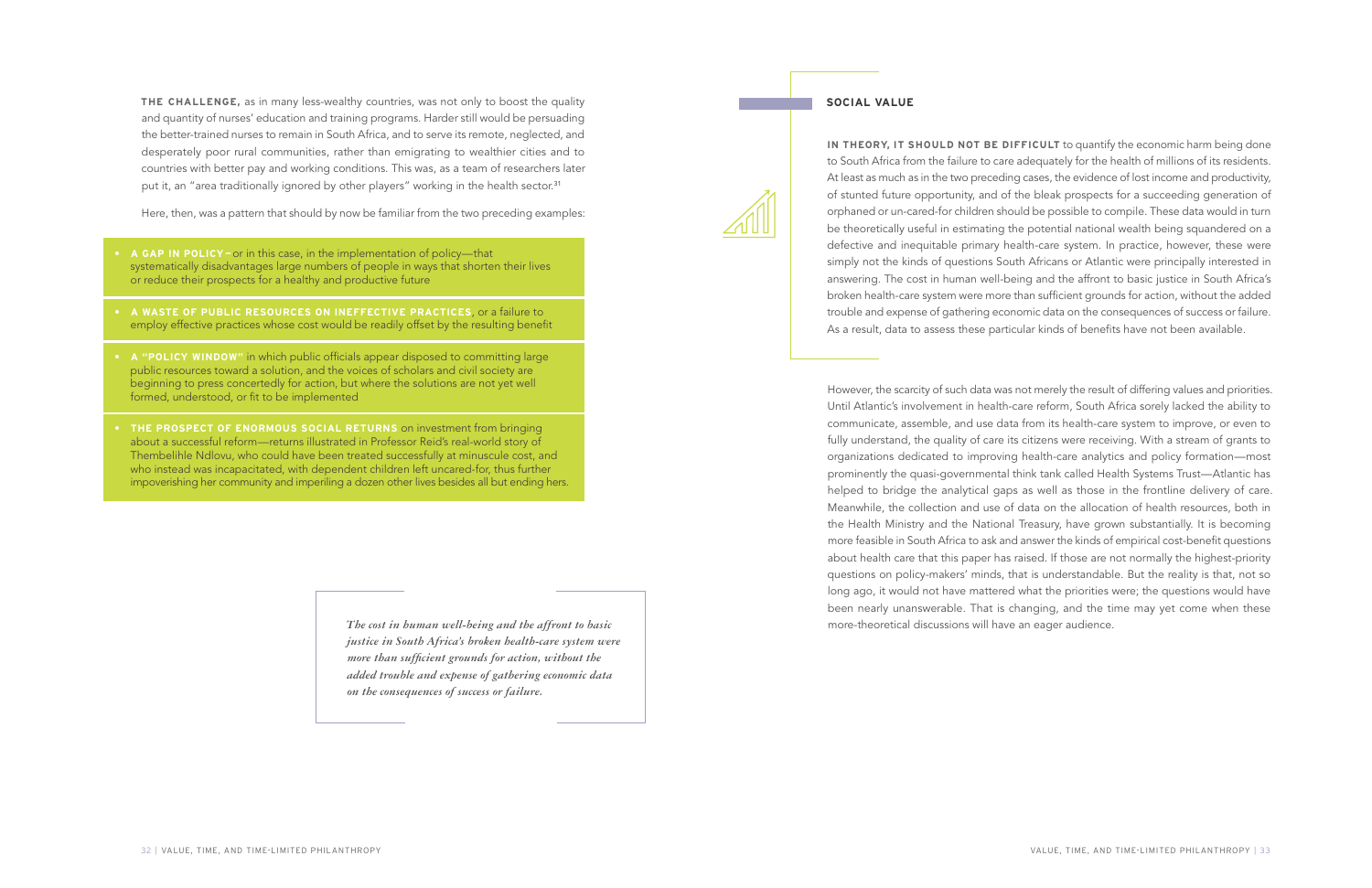#### **RIPPLE EFFECTS**

 $\circ$ 

**ATLANTIC WAS ALSO INSTRUMENTAL** in supporting the formation of Nurse Professional Associations by, among other things, purchasing offices for them. Zola Madikizela, Atlantic's program executive for health in South Africa, explains that these associations "became more visible, influenced nursing policy, and became activist advocates for nurse educators. This could not have been accomplished with less funding over a longer time." The foundation's big bets, he argues, had the power to create "momentum at a large scale, which soon becomes a formidable wave that transforms the sector. ... Spending that much over a short period (five years or so), in a sector that had never received donor funding before, evidently made a difference that could not be ignored. It also leveraged government funding. This, to me, is an example of the impact of the limited life, big-bet approach." A longer-term evaluation, still in progress as this is written, will examine all these signs of progress to determine whether they point to a lasting trend, and if so, of what magnitude. If health and longevity in poor areas improves at anything near the rate at which the supply of nurses appears to be rising, the social benefits—both in human and economic terms—will be enormous.

As in the other cases, some caveats are in order. Here, just as in the case of Irish children's services and even more than in the case of U.S. school discipline, the march toward a thorough reform will be very long, fraught with risks, and highly susceptible to eroded effectiveness or outright backsliding in the future. Inclusive, democratic government is still very young in South Africa, and the process of political change has often been turbulent. All of this adds considerable uncertainty to any calculation about future achievements, their timing, and the social benefits they might, or might not, produce. If a cost-benefit calculation had been made at the moment when Atlantic entered the field—or, for that matter, even at the moment when it exited—a substantial "risk premium" would have had to be added to the discount rate to reflect the uncertainty about outcomes and the volatility of results over time.

**AT THIS POINT, THIS EXAMPLE** cannot proceed with some rudimentary data and a hypothetical discussion of returns on investment or cost-benefit analyses, as the previous two attempted to do. Given the current state of data analysis in the field, even that minimal approach to an economic argument would be premature. Still, although the data are lacking, it is fair to say that any likely calculation of benefits would be enormous: South Africa's poor rural population numbers more than 20 million people, about 40 percent of the national total. Atlantic's aggregate investment of \$32.8 million would surely prove tiny in comparison with the present value of a decade or more of improved care and healthier lives for so large and so neglected a group of people.

What we do know of the achievements so far in the effort to enrich nursing in South Africa is highly encouraging. An evaluation completed in 2015 reported a significant rise in government funding and official commitment to nursing education and a "steady growth in the number of nurses being trained."<sup>32</sup> The number of nurses graduating each year has risen dramatically between 2005 and 2014, including in the least advantaged and historically poorly staffed provinces: a 90 percent increase in Limpopo (142 graduates in 2005 and 271 in 2014); a 180 percent increase in Mpumalanga (52 to 145), and 160 percent in Ms. Ndlovu's home province of KwaZulu-Natal (243 to 630).<sup>33</sup> Most promisingly, the brain drain among South Africa's nurses appears to be slowing—partly, perhaps, because of rising pay and working conditions under the country's gradually improving policies toward the profession. Compared with an out-migration of more than 3,900 nurses in 2001, just 378 left the country in 2012.<sup>34</sup>

| AN EVALUATION COMPLETED | A SIGNIFICANT RISE IN GOVERNMENT FUNDING AND<br>OFFICIAL COMMITMENT TO NURSING EDUCATION<br><b>AND</b><br>A "STEADY GROWTH IN THE NUMBER OF NURSES<br><b>BEING TRAINED."</b> |
|-------------------------|------------------------------------------------------------------------------------------------------------------------------------------------------------------------------|
| IN 2015 REPORTED        |                                                                                                                                                                              |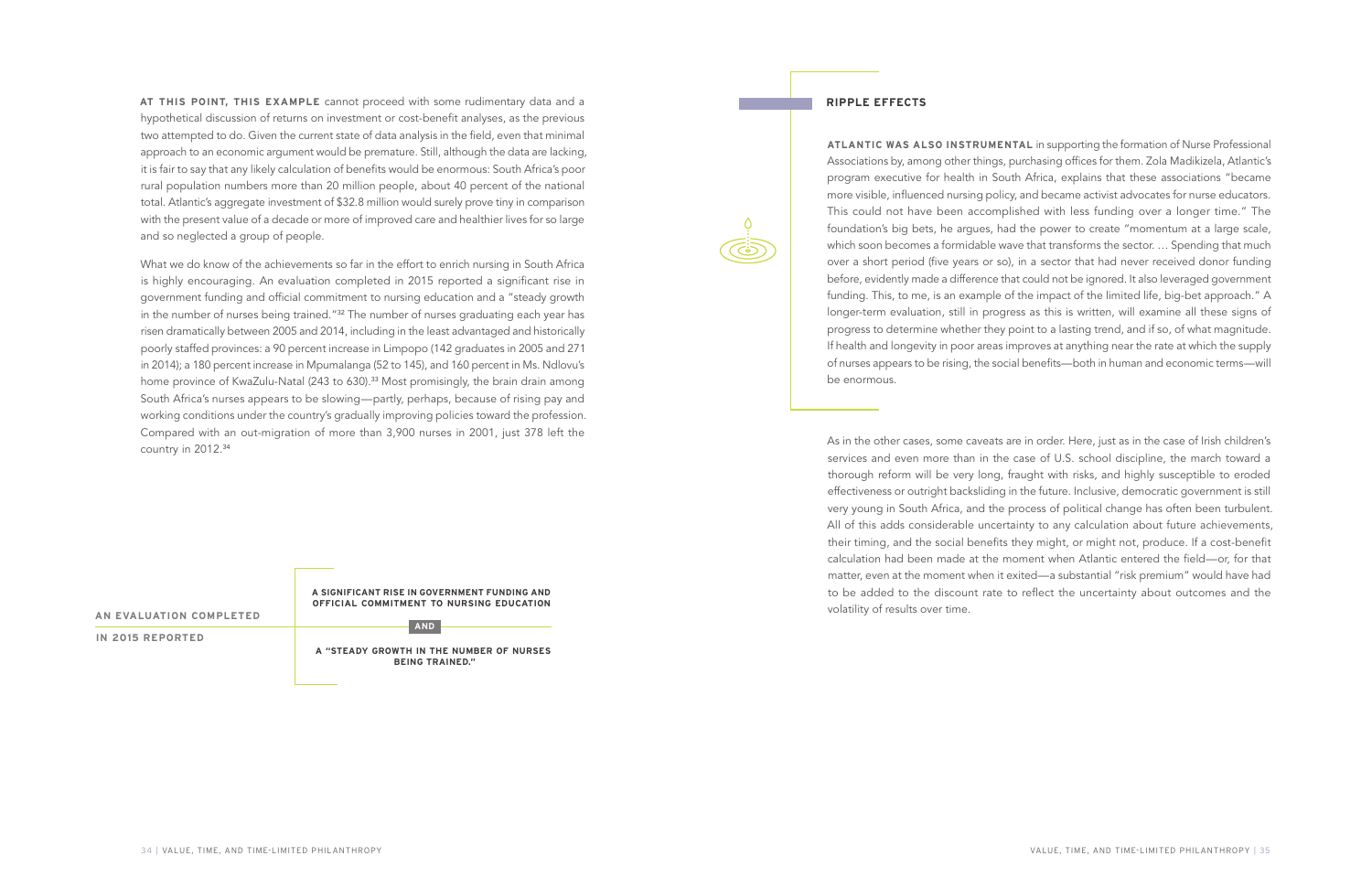CONCLUSION: Some Lessons and Questions

In short, this is not a story that justifies one model of time and philanthropy over another. Instead, it demonstrates how the two can intersect with beneficial outcomes for both kinds of foundation. Still, it is at least arguable—and might, someday, be demonstrable—that Atlantic's large and disruptive investment in a field ripe for improvement, where social need was pronounced and potential benefits huge, created "greater value and impact" than if the investment had been delayed, and that the resulting value could be expected to "compound at a higher rate than [its] financial assets would."

#### **DURABILITY**

**A SECOND CAVEAT HAS TO DO WITH TIMING AND TIME LIMITS.** One important reason to be optimistic about future improvements in South Africa's nursing profession is the continued involvement of the ELMA Philanthropies and other donors in South Africa's push toward reform—donors that have collaborated with Atlantic and that are not time-limited. The creation of a new position of Chief Nursing Officer in the National Department of Health, whose office is dedicated to leading and promoting nursing issues, will also be critical in sustaining the momentum. These leaders, remaining on the scene, can carry on the effort that Atlantic's major funding helped to jump-start, and they can persevere along the long and still-unpredictable path to a better health-care system. If Atlantic's large investment can be thoroughly justified based on its likely social payoff, it must be acknowledged that that payoff is expected at least partly because other funders have taken a different, slower, more sustained approach than Atlantic. Still, the fact that the South African government has substantially increased investment in nursing over the last few years shows the lasting impact that Atlantic's big bet in this field has yielded.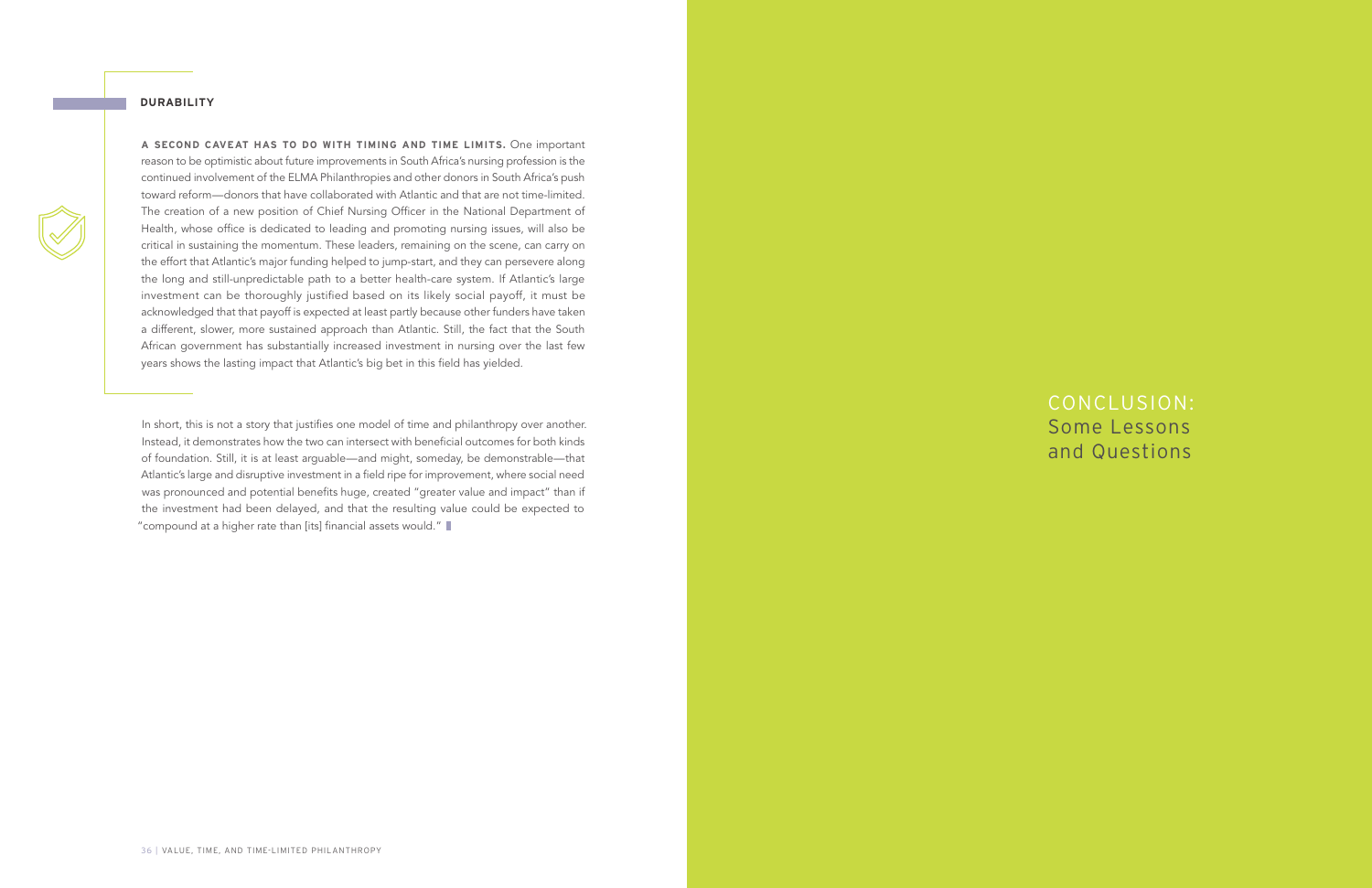#### **1. THE CHOICE OF A LIMITED PHILANTHROPIC TIME-HORIZON SHOULD BE, AT LEAST IN PART, A DECISION ABOUT HOW AND WHEN TO ACHIEVE THE**

## **GREATEST SOCIAL BENEFIT.**

**IF THERE IS NOTHING INHERENTLY MORE VALUABLE** about solving today's problems than tomorrow's, then one reason to prefer immediate action over long-term action must be that immediate action produces more aggregate value for society—both today and tomorrow—than could be produced by conserving resources and employing them later, perhaps indefinitely. It seems obvious that this is not always true - the examples of relieving homelessness or supporting the arts, mentioned at the beginning of this discussion, involve goals that will be just as valuable 20 years from now as they are today. But if there are conditions and assumptions under which near-term action yields more value, then a philanthropist might well look for ways to identify those conditions and assumptions and recognize the opportunities to which they point.

We have considered three Atlantic initiatives as if they had been the subject of that kind of inquiry—as if they had been examined and selected for their ability to yield a disproportionately large amount of social utility and to trigger follow-on or ripple effects that, over time, would compound much faster than the foundation's assets could have done if left in a lasting endowment. This is a thought experiment only—Atlantic did not, in reality, analyze and choose the programs in that way, nor were its expectations about their success rooted in calculations about social utility measured in dollars, euros, or rand. Nevertheless, it did make general assessments about the kind of work that could be completed within its planned lifetime and, within the various branches of work that might fit the time limit, which ones might have the greatest and most lasting value. The more intentionally analytic approach in this paper may be a useful way of drawing out and specifying the kinds of judgments that Atlantic made. And it may be helpful in guiding decisions about the best size and timing of a philanthropic effort: big vs. small, now vs. later.

**WILLIAM BRUCE CAMERON,** an American sociologist of the 1950s and '60s, warned that "not everything that counts can be counted,"\* and that caution applies with particular force to this paper. The purpose of this discussion is not to attempt a substantive evaluation of what the three programs achieved, much less to pin a precise monetary value on those achievements. To begin with, it is not yet possible to make a definitive pronouncement on the ultimate success or failure of any of these initiatives, all of which face countless hurdles on the way to their ultimate goals. More fundamentally, there are many things about these initiatives that are profoundly important but not readily enumerable—i.e., they count but cannot be counted.

Instead, the point is to elaborate, with some roughly financial reasoning, on why a foundation might share Chuck Feeney's belief that it can produce "greater value and impact" by putting all its resources to use in a limited period of time than by creating a lasting endowment. Some critics have argued, fairly enough, that this belief is rarely spelled out in sufficient detail so that it can be analyzed and debated. In fact, the lack of such detail and analysis puts the whole idea at risk of caricature: Stated only in the simplest and most general terms, it becomes easy prey to the suggestion that advocates are merely privileging the needs of today over the needs of tomorrow, as if the latter were inherently less important. The essential purpose of this paper is to escape that trap, and to provide a somewhat fuller articulation of the logic for large-scale, near-term giving—one that tries to be free of any generational bias—and then to invite a discussion about its merits.

The ideas and examples in this paper are meant to inform that discussion. Among the implications of these experiences, at least five stand out as deserving further inquiry and elaboration:

## CONCLUSION

<sup>\*</sup> The quotation is often attributed to Albert Einstein, but there is no evidence of Einstein's having said anything of the kind. The earliest published use of the phrase appears to have been in Cameron's Informal Sociology: A Casual Introduction to Sociological Thinking, Random House, 1963, eight years after Einstein's death.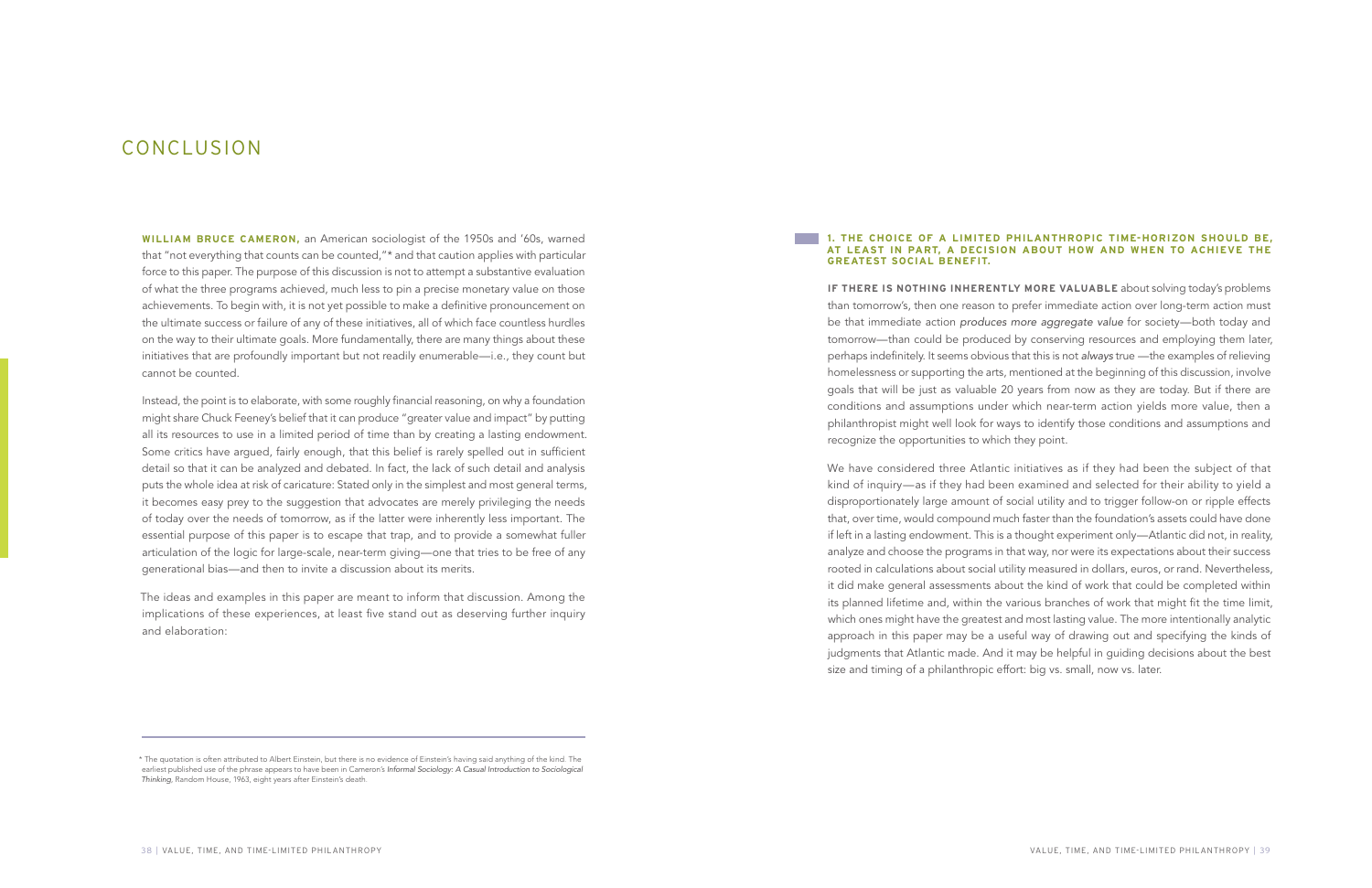#### **2. THE SEARCH FOR VERY HIGH SOCIAL RETURNS ON A LARGE, SHORT-TERM INVESTMENT MIGHT MAKE PARTICULAR SENSE WHEN A FOUNDATION'S GOAL IS TO IMPROVE THE PERFORMANCE OF BIG PUBLIC SYSTEMS.**

**ONE CHOICE ATLANTIC DID MAKE EXPLICITLY,** and which has become something of a trademark in its approach to philanthropy, was to place what it calls "big bets" on major changes in public systems and policy. As a team of observers from the Bridgespan Group, a nonprofit management consultancy, noted in 2016, few opportunities to make lasting, compounding social change are as potent as improving the way government addresses one of its major lines of responsibility.<sup>35</sup> It is no coincidence that all three of the examples described in these pages were, at heart, attempts to change the way governments dealt with vulnerable populations—disadvantaged parents and children in Ireland, children with disciplinary problems in the United States, sick people in poor or rural areas of South Africa. In many of its other large program efforts—for example, attempts to eliminate the death penalty in the United States, to expand advanced research in Irish and Australian universities, or to promote public health in Viet Nam and South Africa—Atlantic ventured large sums on intensive, time-limited efforts to fuel complex movements for change. In each of these cases, the motive was to win widespread, lasting improvements in the life prospects of large populations—the kind of ongoing, rapidly compounding benefits we have considered in this paper.

That kind of compounding social return is something that can, under certain circumstances, be accomplished with a large philanthropic effort over a limited period of time. Those circumstances, as we have seen from the preceding examples, include a major gap in policy, where ineffective or harmful practices could be replaced with far more effective ones at little or no additional cost, and where a "policy window" presents a prime opportunity to win public attention and prompt far-reaching action in the relatively near term.

#### **3. HOWEVER, EVEN THE MOST CAREFULLY CHOSEN 'BIG BET' WILL TAKE TIME TO GET RIGHT; 'LIMITED TIMESPAN' IS NOT NECESSARILY THE SAME AS 'SHORT-TERM.'**

**AS THE BRIDGESPAN REPORT POINTS OUT,** finding opportunities to achieve high and compounding returns in a limited period can be difficult, and the risks associated with such opportunities are considerable:

*Donors face significant barriers in advancing audacious social-change goals: It can be hard to find and structure such big bets, there may be few "shovel-ready" opportunities, personal relationships between donors and nonprofit leaders can take years of hard work to nurture, and the long time horizons required for change and often-murky results make it difficult to measure success. For all these reasons, big bets on social change can feel risky to donors, both because of the sheer size of the financial commitment and also because the donor is putting his or her name and reputation behind highly ambitious—and often unproven—bets.*<sup>36</sup>

A foundation may, in other words, determine that a successful initiative could indeed result in escalating value that would far exceed what it could achieve with a slower, more limited expenditure of its resources. Yet even so, it might take a long time to reach a point where that kind of success is likely. Early years must be spent in forging relationships, gathering information and formulating strategy, cultivating (or building) strong frontline organizations, and recovering from missteps along the way. All of the examples in this paper began with years spent preparing the ground, assembling the means of intervention (often at several levels, involving many different kinds of grantee organizations—grassroots, research, legal, media, public relations, and more), and adjusting to lessons learned as the initiative was taking shape. Estimating how much time all this will take, and making allowances for uncertainty about that time estimate, are at least as critical in committing to a limited life as is the selection of the goal, the estimation of its long-term value, or the decision about how much money to allot to it.

There may also be cases when the marginal return on philanthropic investment actually declines as the size of that investment rises above some inflection point, thus delaying the hoped-for achievement of large-scale social value even longer. As a foundation pursues its big bet, the best, most ready objectives may be met first, leaving only harder and harder challenges to be tackled thereafter. Or the amount or quality of talent in a field may decline once the earliest and best-prepared people or institutions have been put to work on a problem, leaving only less expert people or weaker institutions to be enlisted afterward. For example, in setting out to bolster nursing education in South Africa, and to train significantly more nurses, Atlantic needed to support not only the nursing departments of major universities, which were relatively well prepared to manage large grants and undertake major new initiatives. It also needed to support the smaller, less well-funded nursing colleges where poorer, more rural students were more likely to enroll. These less-advantaged schools needed much more time and assistance in building up enrollment, adding courses and faculty, and otherwise meeting the challenges that Atlantic was helping them to tackle. The investment is showing promise, but it has taken longer, and performed less robustly in the early years, than originally projected.

In short, the bigger the bet, the more time may be required to achieve the desired payoff, and the less benefit may be reaped with each additional dollar expended.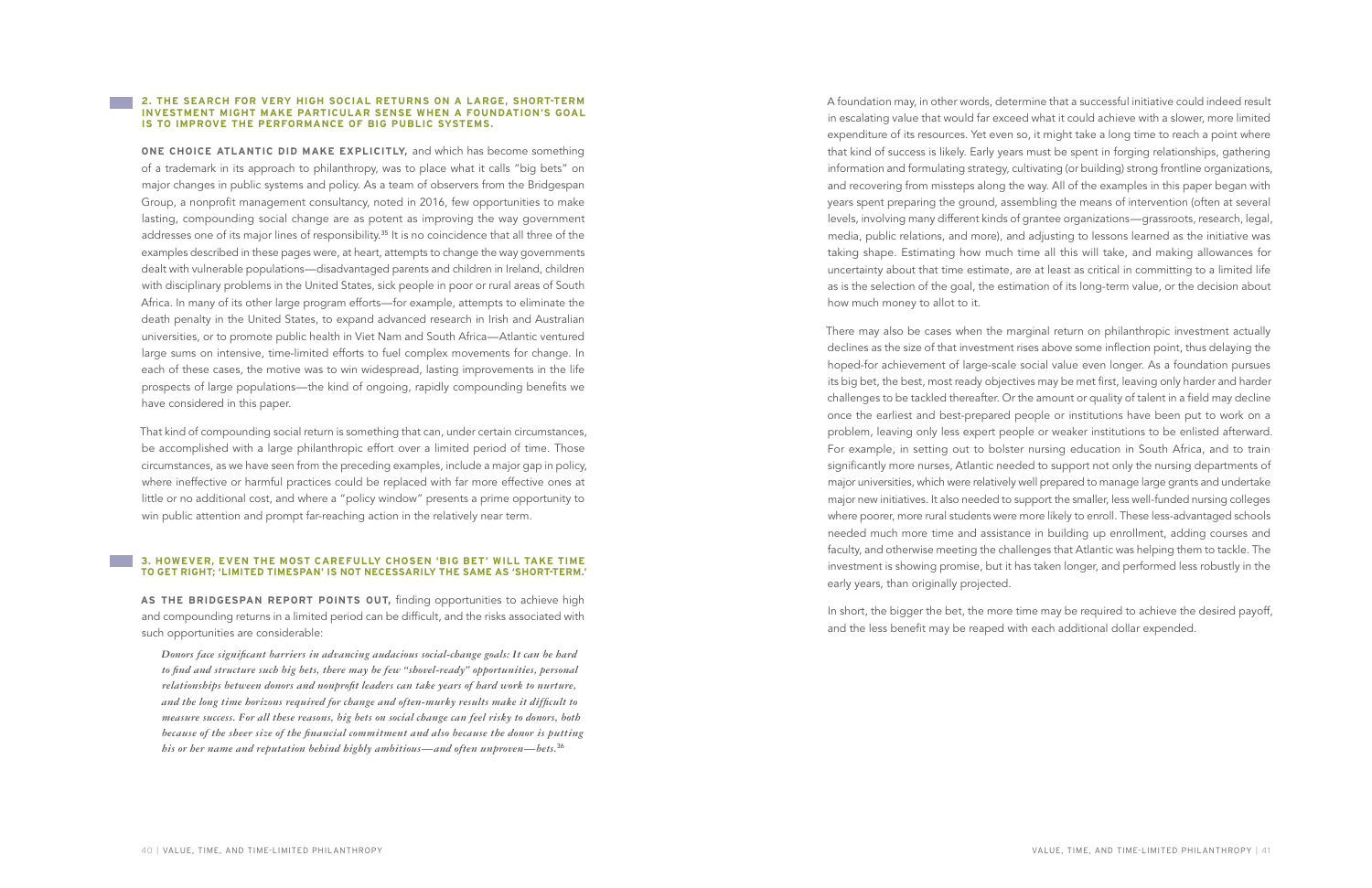We suggested earlier that social-change initiatives, in which the purpose is to bring about cost-effective reforms in large public systems, are one form of time-limited philanthropy that can generate significant, and rapidly compounding, social returns. While that can be true—as the three examples in this paper suggest—the time periods involved are often longer than reformers initially expect. As the Bridgespan team wrote in its analysis of Atlantic's big bets, "Many academics and advocates alike view cycles of social change as taking 10-plus years."<sup>38</sup> In an institution with a limited life, that means planning early and committing to a steady stream of investments that may have to continue for most of the foundation's life.

In other words, time is a critical factor in any foundation's calculation of the social benefit it hopes to achieve, and in its expectations of how, when, and how much that value will compound in the future. Thinking about this calculation of social return more explicitly can be a useful way of balancing immediate opportunity against the possibility of slower, more deliberate progress—and of determining whether, as Chuck Feeney put it, "intelligent philanthropic support and positive interventions can have greater value and impact today than if they are delayed."  $\blacksquare$ 

That is precisely what Atlantic did in the design and execution of its program to reform children's services in Ireland. But in its later commitment to reforming school discipline, the foundation found itself with much less time to build a durable movement. Fortunately, in the case of discipline reform, circumstances surrounding the initiative made a shorter-term engagement more promising. These included the "policy window" that created very-near-term opportunities, as well as the availability of other funders to continue the campaign after Atlantic's exit. The case of nursing in South Africa falls somewhere in between: While it benefited from more years of planning, coalition-building, and expanding execution than were available to the U.S. school-discipline effort, it remains a very long-term challenge. In that case, Atlantic will have to hope for the continued support of other funders with longer time horizons, including the South African government, as well as dedicated educators and practitioners, to carry on the cause.

For a perpetual institution, all three initiatives might have been just as appealing as they were for Atlantic. They would still have called for a large commitment of resources over a short time period, to launch something on a significant scale, to capture the attention of leaders and thinkers across the field, and to build a case for far-reaching change. In these cases, a big bet with a 10- or 15-year time horizon (at least for assessing cost-effectiveness and determining how to move forward) would have been as worthwhile for the perpetual funder as it was for Atlantic. But the perpetual funder would have the additional advantage of being able to soldier on, beyond the initial time limit, if it saw continuing prospects for large social returns.

**4. WHEN ESTIMATING THE LIKELY SOCIAL RETURN ON A PHILANTHROPIC INVESTMENT (EVEN IMPLICITLY), IT IS OFTEN NECESSARY TO DISCOUNT THE EXPECTED FUTURE BENEFITS AT A HIGHER-THAN-NORMAL RATE, GIVEN THAT SOCIAL INITIATIVES FACE MANY KINDS OF RISK — ESPECIALLY WHEN AIMED AT PROMPTING LONG-TERM CHANGES IN LARGE, COMPLEX SYSTEMS.** 

**THE CALCULATIONS WE HAVE BEEN DISCUSSING** have tended to focus on the value of what is expected to be achieved, and how that value would grow in the future. We have compared those expected results with what the same amount of money might have accomplished if left in an endowment, with only the annual earnings being put to philanthropic use. We have referred, at several points, to the risks and uncertainties inherent in all these calculations—not only the risk of near-term failure, but the risk that complete success may end up lying farther into the future than expected, or that positive outcomes, once they are achieved, might erode or even reverse over time. As John Ettinger, former president of the Helmsley Charitable Trust, has put it, "A foundation might reasonably discount on grounds of uncertainty and risk the [social return] it anticipates as the bets get larger and the time periods for completion grow smaller. Although there are obvious trade-offs here, … a reasonable foundation may feel that the greatest social utility would be achieved by a slower and more deliberate approach" that might impose lower risks involving the timing and completion of work and the durability of results.<sup>37</sup>

#### **5. THE DECISION ABOUT HOW AND WHEN TO SET A TIME LIMIT ON A PHILANTHROPIC INITIATIVE IS NOT A CHALLENGE EXCLUSIVE TO LIMITED-LIFE INSTITUTIONS.**

**WEIGHING THE BALANCE OF TIME AND MONEY,** of relatively brief, big bets vs. smaller-and-steadier use of resources, is a decision not just about how to structure a foundation. As we have tried to show in this discussion, it is really a decision about how to maximize social value. As such, it should be at least an implicit part of any decision about the size and duration of a foundation program—even in foundations that are committed to operating in perpetuity. If larger expenditures can reap greater returns in a shorter amount of time, and those returns "compound at a higher rate than your financial assets would," as the Atlantic financial adviser put it, it would be worthwhile to consider how to enlarge and accelerate the outlays. If not, or if uncertainty about future conditions imposes a severe risk premium on the expected social benefits, then it would make sense to proceed more slowly, at least until the uncertainty can be reduced.